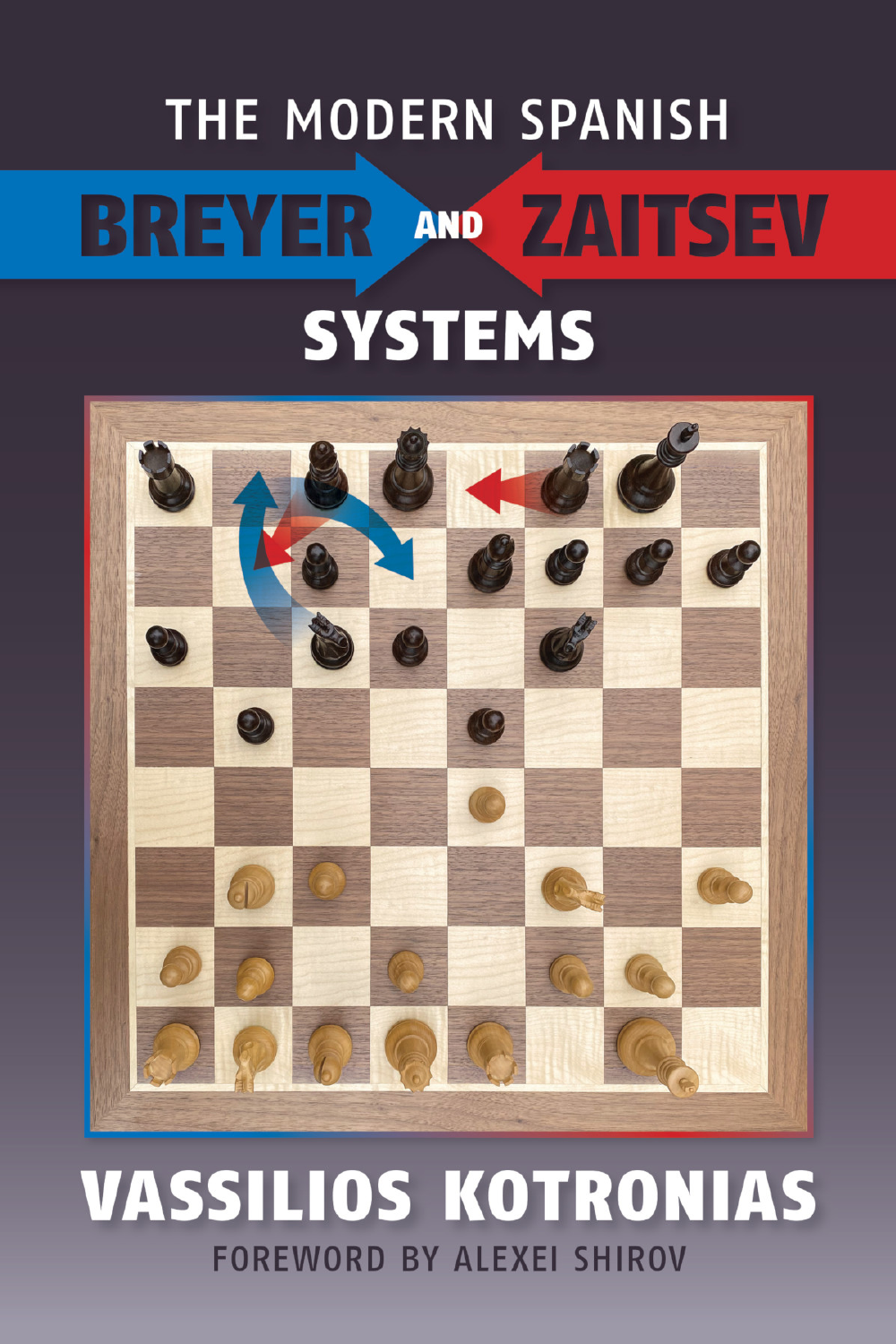# **The Modern Spanish Breyer and Zaitsev Systems**

## **Vassilios Kotronias**

## **Foreword by Alexei Shirov**



**2020 Russell Enterprises, Inc. Milford, CT USA**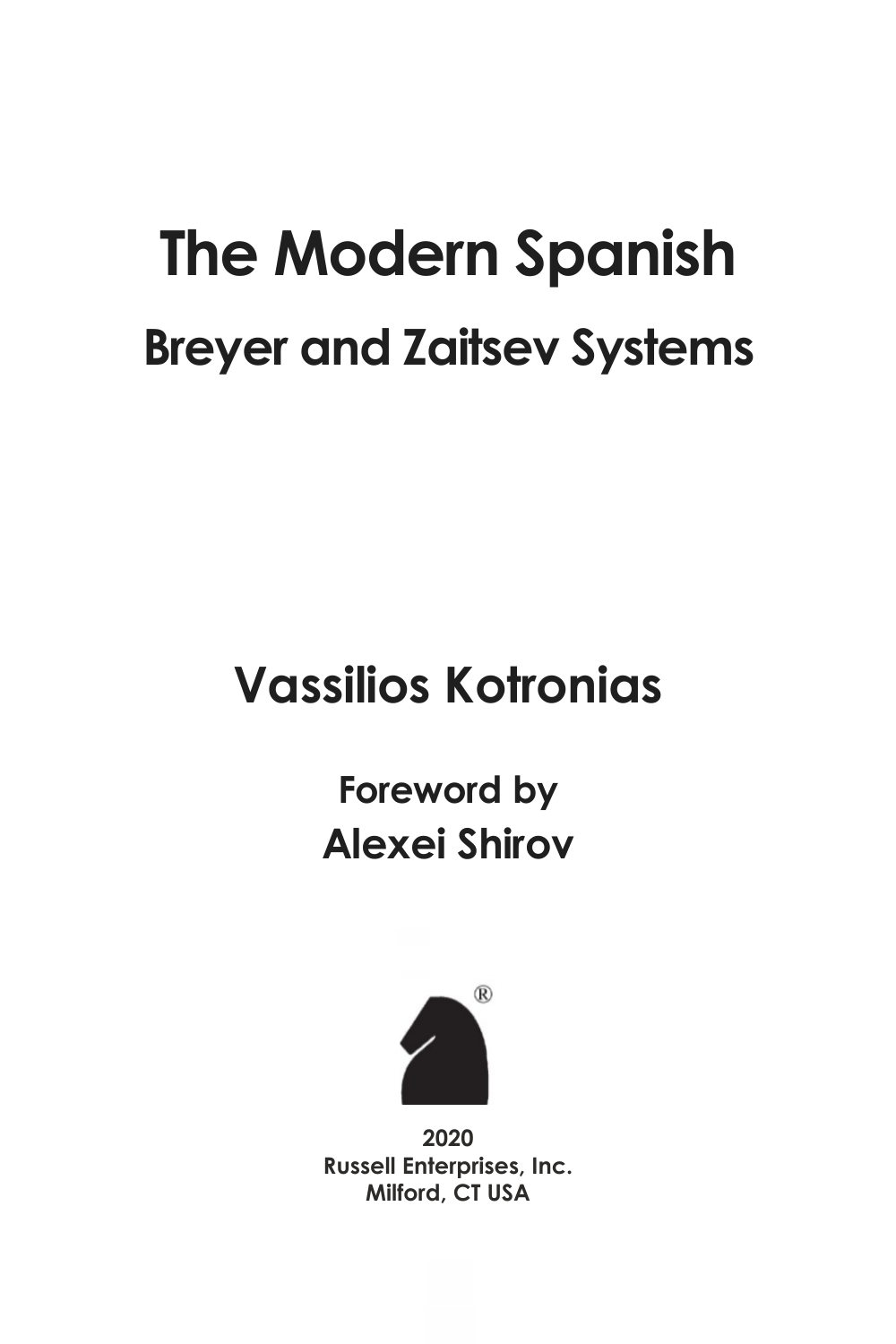The Modern Spanish Breyer and Zaitsev Systems

ISBN: 978-1-949859-20-1 (print) ISBN: 949859-21-8 (eBook)

> © Copyright 2020 Vassilios Kotronias

All Rights Reserved

No part of this book may be used, reproduced, stored in a retrieval system or transmitted in any manner or form whatsoever or by any means, electronic, electrostatic, magnetic tape, photocopying, recording or otherwise, without the express written permission from the publisher except in the case of brief quotations embodied in critical articles or reviews.

> Published by: Russell Enterprises, Inc. P.O. Box 3131 Milford, CT 06460 USA

http://www.russell-enterprises.com info@russell-enterprises.com

Cover by Fierce Ponies

Printed in the United States of America

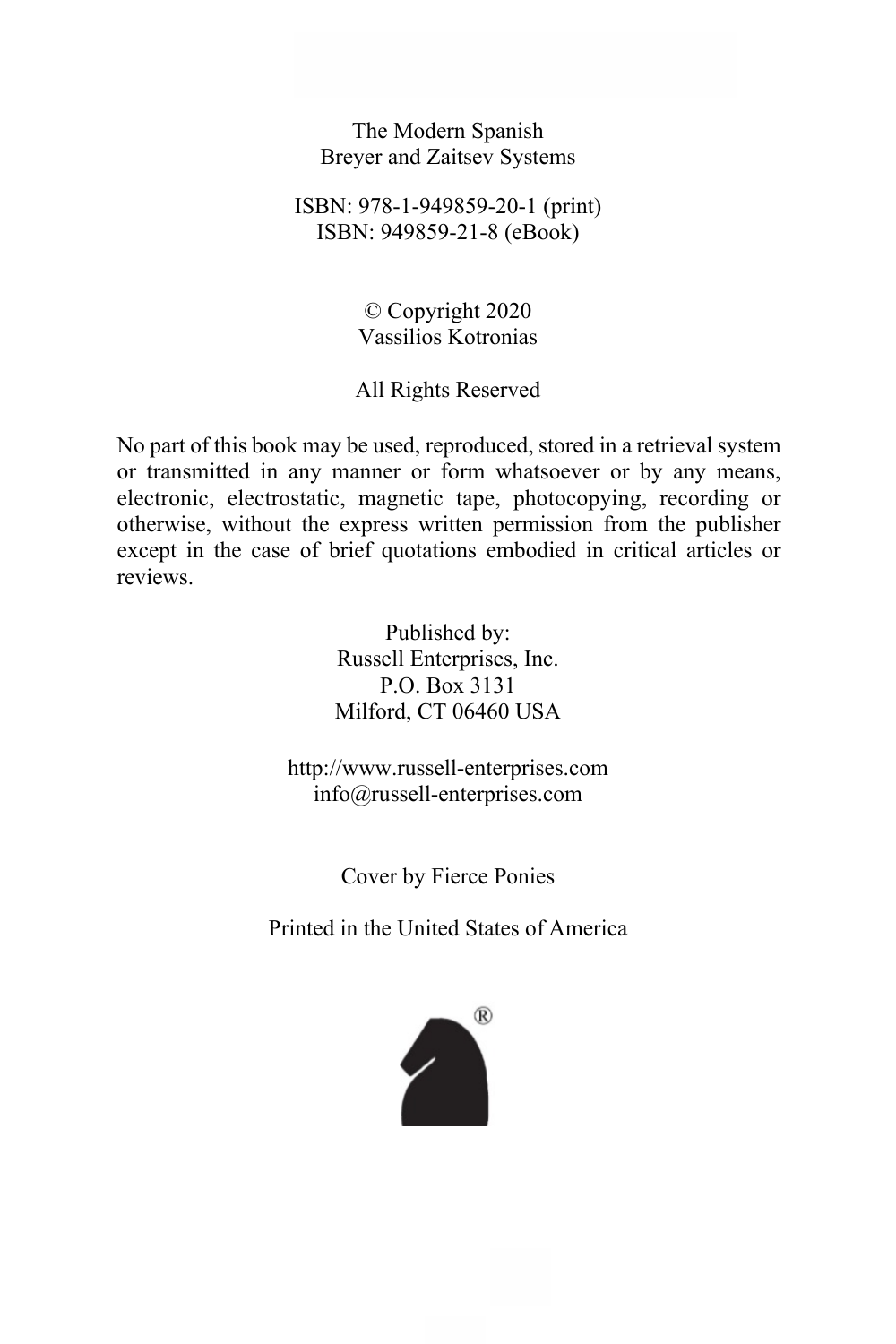### **Table of Contents**

| Foreword     |  |
|--------------|--|
| Introduction |  |

#### **The Breyer Variation**

#### 1.e4 e5 2. hf3 hc6 3. hb5 a6 4. ha4 hf6 5.0-0 he7 6. He1 b5 7. hb3 **0-0 8.h3 d6 9.c3 @b8 10.d4 @b7? 11.dxe5**

| (a) $11\&times4$ | 19 |
|------------------|----|
| (b) 11 ៉∀×e5     | 19 |

#### 1.e4 e5 2.公f3 公c6 3.奠b5 a6 4.奠a4 公f6 5.0-0 奠e7 6.営e1 b5 7.奠b3 0-0 8.h3 d6 9.c3 公b8 10.d4 公bd7 11.c4!?

| (a) $11$ $\Delta b7$ $12.\Delta c3$ | 20 |
|-------------------------------------|----|
| $(a1)$ 12b4?                        | 20 |
| $(a2)$ 12c <sub>6</sub>             | 20 |
| (b) 11c5?! 12.d×e5!                 | 21 |
| $(b1)$ 12 $dxe5$                    | 21 |
| (b2) 12 2×e5                        | 21 |
| (c) $11b4$ ? $12.a3$ !              | 22 |
| $(c1)$ 12b×a3                       | 22 |
| (c2) 12c5! 13.d5! a5                | 22 |
| (d) $11c6$                          | 20 |
| (d1) $12.2c3$                       | 24 |
| (d2) 12.c5 營c7                      | 24 |
| (d3) 12.營c2!? a5                    | 24 |
| (d4) 12. e3!?                       | 24 |

#### 1.e4 e5 2. h 5 h 6 3. h b5 a 6 4. h a 4 h f 6 5.0-0  $\&e$  7 6. h e1 b 5 7. h b 3 0-0 8.h3 d6 9.c3 2b8 10.d4 2bd7 11.2bd2 c5 12.2f1 Ee8 13.2g3

| $(a)$ 13 $\&$ f8 14.a4 $\&$ b8 | 32 |
|--------------------------------|----|
| $(a1)$ 15. $E$ 5               | 32 |
| (a2) 15.2e3                    | 32 |
| $(a3)$ 15. $\&c2!$             | 33 |
| (b) $13$ 營 $C$                 | 31 |
| $(b1)$ 14.a4!                  | 33 |
| (b2) 14. 2f5                   | 33 |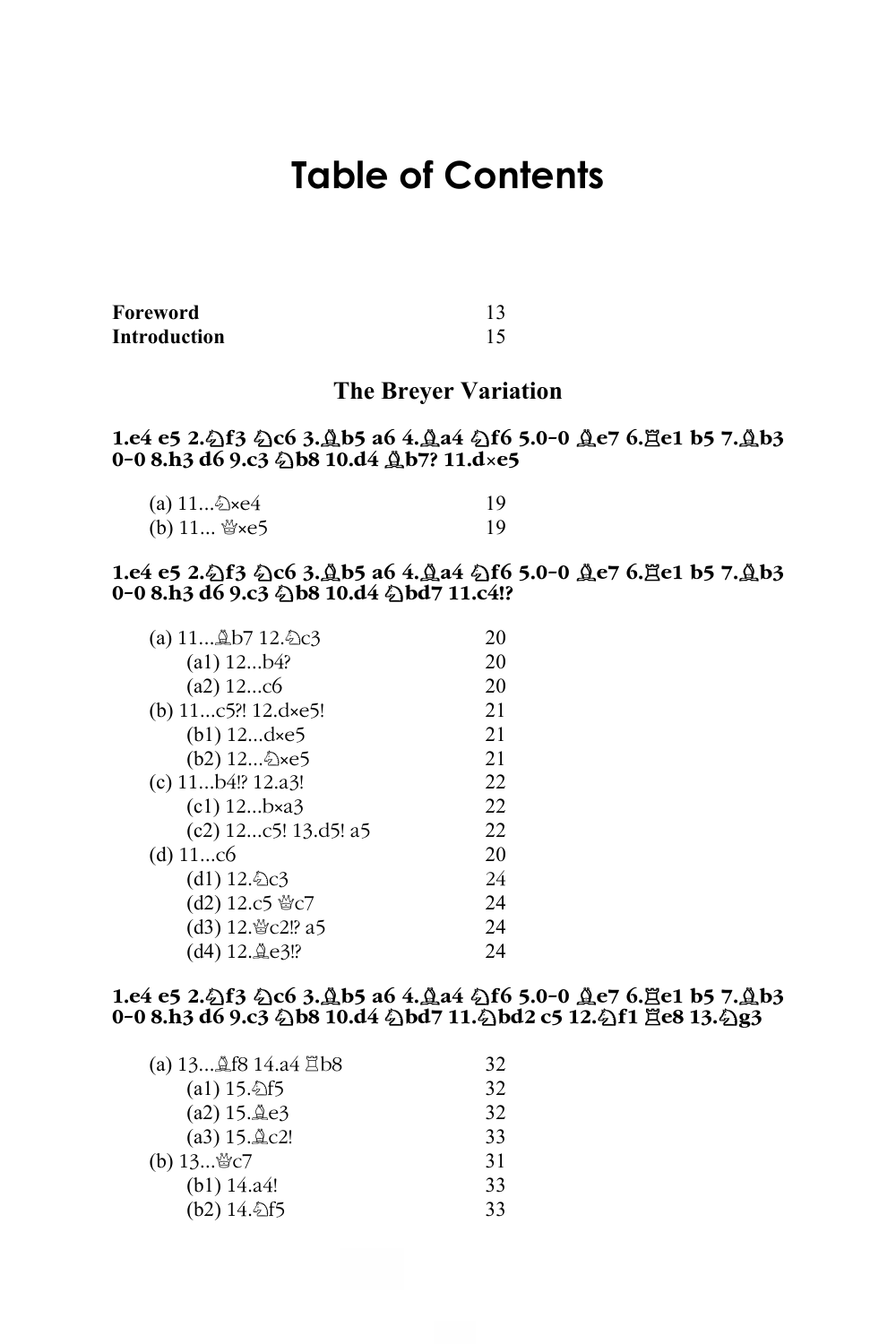#### **1.e4 e5 2.Nf3 Nc6 3.Bb5 a6 4.Ba4 Nf6 5.0-0 Be7 6.Re1 b5 7.Bb3** 0-0 8.h3 d6 9.c3 5 b8 10.d4 5 bd7 11.5 bd2 \$ b7 12. c2 c5

| (a) 13.2f1        | 39 |
|-------------------|----|
| (b) 13.d5! $\&4$  | 38 |
| (b1) $14.$ [sm 1] | 40 |
| $(b2)$ 14.b3!?    | 39 |

1.e4 e5 2. hf3 h c6 3. hp5 a6 4. ha4 hf6 5.0-0 he7 6. He1 b5 7. hp3 **0-0 8.h3 d6 9.c3 公b8 10.d4 公bd7 11.公bd2 公b7 12.公c2 買e8 13.a4 Bf8 14.Bd3!**

| (a) 14d5?!                   | 44 |
|------------------------------|----|
| (b) 14c6                     | 44 |
| (b1) 15. hf1 exd4!?          | 45 |
| (b2) 15.營c2 罝c8!             | 46 |
| $(b3)$ 15.b4 $\triangle$ b6! | 44 |

#### **1.e4 e5 2.公f3 公c6 3.负b5 a6 4.负a4 公f6 5.0-0 负e7 6.罝e1 b5 7.负b3** 0-0 8.h3 d6 9.c3 2b8 10.d4 2bd7 11.2bd2  $\&$  b7 12. $\&$ c2 Ee8 13.2f1

| (a) $13exd4$ ?                   | 53  |
|----------------------------------|-----|
| (b) $13d5$ ?! $14.\&\text{xe5}!$ | -54 |
| (b1) $142$ ×e4?                  | 54  |
| (b2) $142$ ×e5                   | 54  |

#### **1.e4 e5 2.**bf3 he6 3. http://abstabelefa.html \$16 5.0-0 he7 6. ge1 b5 7. html 0-0 8.h3 d6 9.c3 @b8 10.d4 @bd7 11.@bd2 @b7 12. @c2 Fe8 13. Af1 **Bf8 14.Ng3**

| (a) $14d5$ ?                 | 57 |
|------------------------------|----|
| (b) $14$ $2b6!$ ? $15.b3 h6$ | 57 |
| (b1) 16.a4                   | 58 |
| (b2) 16.4d2                  | 58 |
| (c) $14$ c6!?                | 60 |
| $(c1)$ 15.a4!?               | 60 |
| (c2) 15. 5f5                 | 60 |

#### **1.e4 e5 2.Nf3 Nc6 3.Bb5 a6 4.Ba4 Nf6 5.0-0 Be7 6.Re1 b5 7.Bb3** 0-0 8.h3 d6 9.c3 @b8 10.d4 @bd7 11.@bd2 <u>@</u>b7 12.<u>@</u>c2 <u>Ee8</u> 13.@f1 **<u>Af8 14.4 g3 g6 15.b3!?</u>**

| (a) 15d5?! 16. g5! | 68 |
|--------------------|----|
| $(a1)$ 16 $\&g$ 7? | 68 |
| $(a2)$ 16h6        | 68 |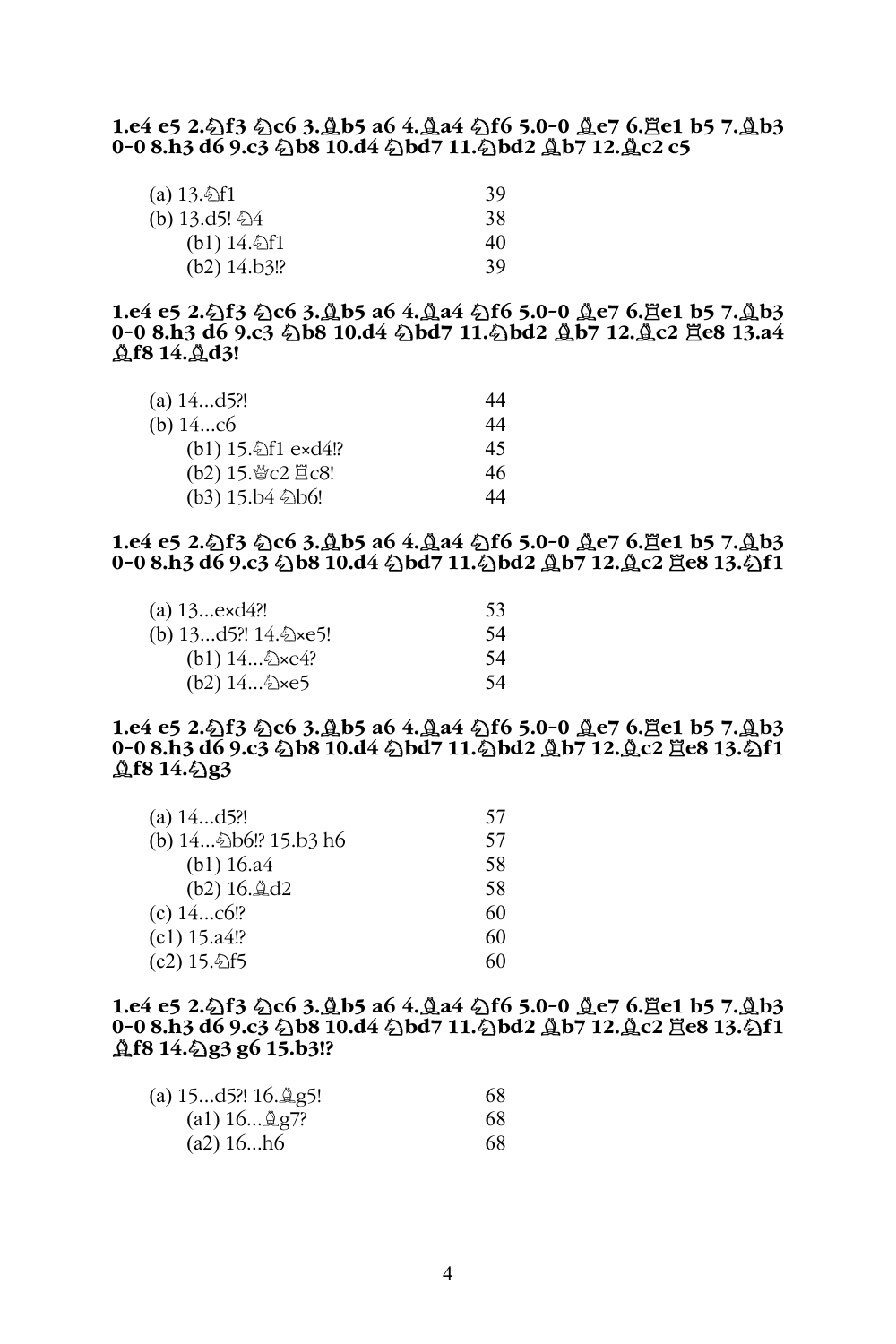| (b) $15$ c6 $16.\&g5$ | 70 |
|-----------------------|----|
| $(b1)$ 16 $h6$        | 70 |
| $(b2)$ 16 $\&g7$      | 70 |
| (c) $15exd4$          | 71 |
| $(d)$ 15 $a$ 5!       | 71 |
| $(d1)$ 16.d5          | 72 |
| (d2) 16. g5!? @4!     | 72 |
| (d3) 16.2e3           | 72 |
| (d4) 16. d2!?         | 72 |
| $(d5)$ 16.a3!?        | 72 |
| (d6) 16.a4            | 72 |

#### 1.e4 e5 2. § f3 § c6 3. **\$ b5** a6 4. **\$ a4** § f6 5.0-0 **\$ e7** 6. <u>Ee1</u> b5 7. **\$** b3 0-0 8.h3 d6 9.c3 公b8 10.d4 公bd7 11.公bd2 *义b7* 12.义c2 罩e8 13.公f1 **Bf8 14.Ng3 g6 15.a4!**

| (a) $15$ $\&q7!$ ?   | 77 |
|----------------------|----|
| $(a1)$ 16.d5!?       | 77 |
| $(a2)$ 16. $\&$ d3!  | 78 |
| (b) $15266$          | 77 |
| $(b1)$ 16. $\&g5!$ ? | 81 |
| $(b2)$ 16.axb5!      | 81 |

#### 1.e4 e5 2. §f3 §c6 3. <u>§</u>b5 a6 4. <u>§</u>a4 §f6 5.0-0 <u>§</u>e7 6. <u>E</u>e1 b5 7. <u>§</u>b3 0-0 8.h3 d6 9.c3 5 b8 10.d4 5 bd7 11.5 bd2 **Ab7 12.Ac2 Fe8 13.5 f1 Af8 14.** ag3 g6 15.a4! c5 16.d5

| (a) $16$ $\&$ b $6$ ?! | 86 |
|------------------------|----|
| (b) $162g7$            | 87 |

#### 1.e4 e5 2.创f3 @c6 3. b5 a6 4. ga4 @f6 5.0-0 <u>@</u>e7 6. ge1 b5 7. @b3 0-0 8.h3 d6 9.c3 2b8 10.d4 2bd7 11.2bd2 Ab7 12.Ac2 Ee8 13.2f1 **Af8 14.** ag3 g6 15.a4! c5 16.d5 c4 17. Ag5

| (a) 17 h8 18. @d2 Ac8          | 87 |
|--------------------------------|----|
| (a1) 19.5h2                    | 88 |
| $(a2)$ 19.axb5                 | 88 |
| (b) 17 g7 18. 窗d2              | 89 |
| (b1) 18營c7                     | 89 |
| (b2) 18 h8                     | 89 |
| $(b3)$ 18 2 $c5$               | 89 |
| (c) 17 2c5 18. 皆d2 鼻e7 19. 鱼h6 | 90 |
| $(c1)$ 19 $\&$ f8?!            | 90 |
| (c2) 19 2fd7                   | 90 |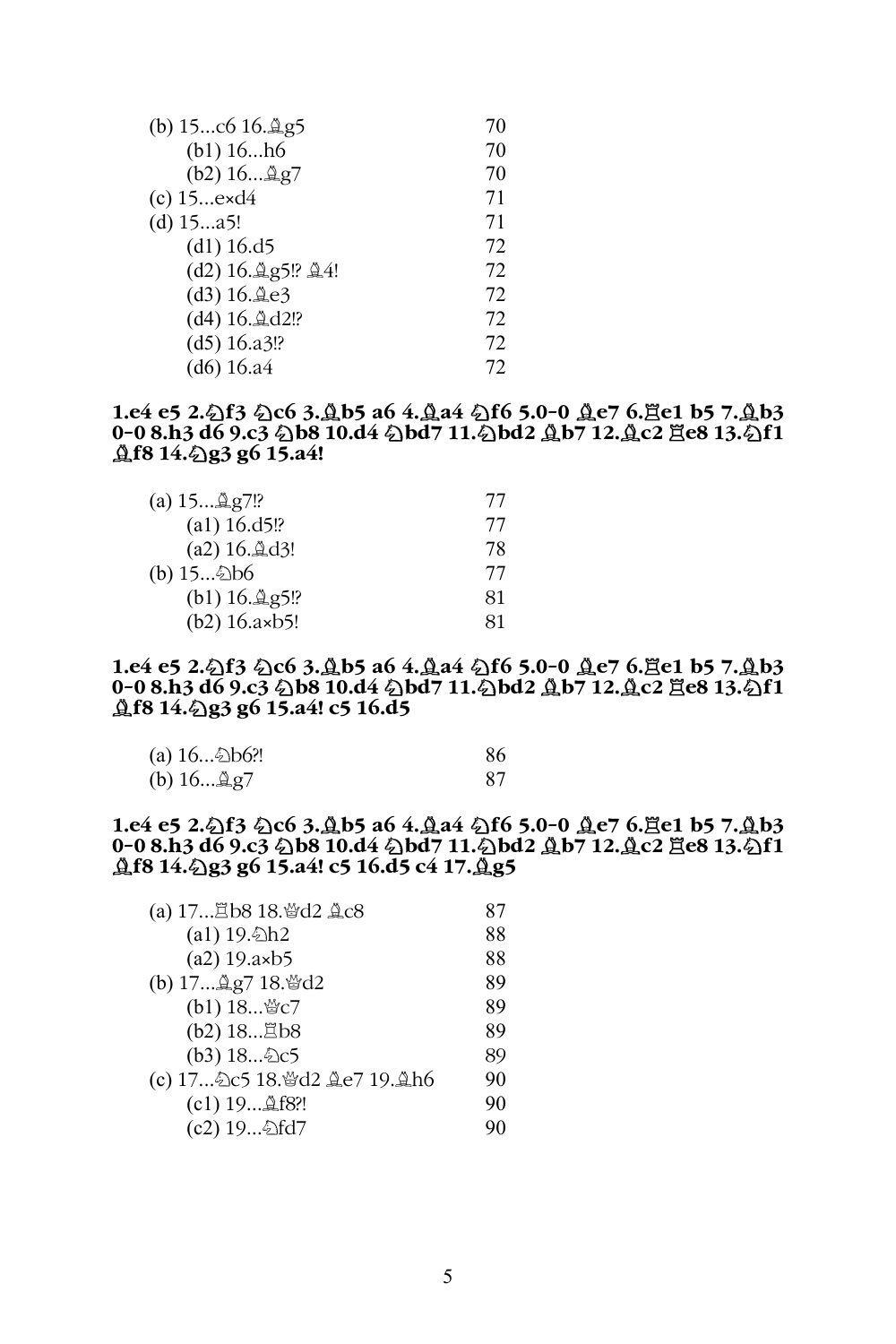**1.e4 e5 2.Nf3 Nc6 3.Bb5 a6 4.Ba4 Nf6 5.0-0 Be7 6.Re1 b5 7.Bb3** 0-0 8.h3 d6 9.c3 公b8 10.d4 公bd7 11.公bd2 *义b7* 12.义c2 罩e8 13.公f1 <u> এf8 14.2g3 g6 15.a4! c5 16.d5 c4 17.এg5 h6 18.এe3 ᡩc7?! 19.쓩d2</u>

| $(a)$ 19\s\, h\, 7!?    | 93 |
|-------------------------|----|
| (b) $19h520.\text{Åh6}$ | 93 |
| (b1) $20$ deb8          | 93 |
| (b2) $202c5$            | 93 |

**1.e4 e5 2.Nf3 Nc6 3.Bb5 a6 4.Ba4 Nf6 5.0-0 Be7 6.Re1 b5 7.Bb3 0-0 8.h3 d6 9.c3 外b8 10.d4 外bd7 11.外bd2 鼻b7 12.鼻c2 買e8 13.4f1 Bf8 14.Ng3 g6 15.a4! c5 16.d5 c4 17.Bg5 h6 18.Be3 Nc5 19.Qd2 Kh7 20.Nh2! Bg7 21.Rf1! h5 22.Nf3!**

| (a) $22$ $\delta$ fd7 | 98 |
|-----------------------|----|
| (b) $22$ \$g8!        | 98 |

**1.e4 e5 2.**bf3 he6 3. http://abstabelefa.html \$16 5.0-0 he7 6. ge1 b5 7. html **0-0 8.h3 d6 9.c3 外b8 10.d4 外bd7 11.外bd2 鼻b7 12.鼻c2 買e8 13.4f1 Af8 14. 2g3 g6 15.a4! c5 16.d5 c4 17. Ag5 h6 18. Ae3 2c5 19. @d2 h5! 20.Bg5**

| (a) $20$ $\&q7$          | 100 |
|--------------------------|-----|
| (b) $20$ ge7!            | 100 |
| (b1) $21.\overline{2}a3$ | 100 |
| $(b2)$ 21. $\Delta$ h6!  | 100 |

**1.e4 e5 2.**bf3 he6 3. http://abstabelefa.html \$16 5.0-0 he7 6. ge1 b5 7. html 0-0 8.h3 d6 9.c3 5 b8 10.d4 5 bd7 11.5 bd2 **Ab7 12.Ac2 Fe8 13.5 f1 Bf8 14.Ng3 g6 15.a4! c5 16.d5 c4 17.Bg5 h6 18.Be3 Nc5 19.Qd2 h5! 20.Kh1!?**

| 108 |
|-----|
| 108 |
| 108 |
| 108 |
| 109 |
| 110 |
| 110 |
| 112 |
| 108 |
| 112 |
| 112 |
|     |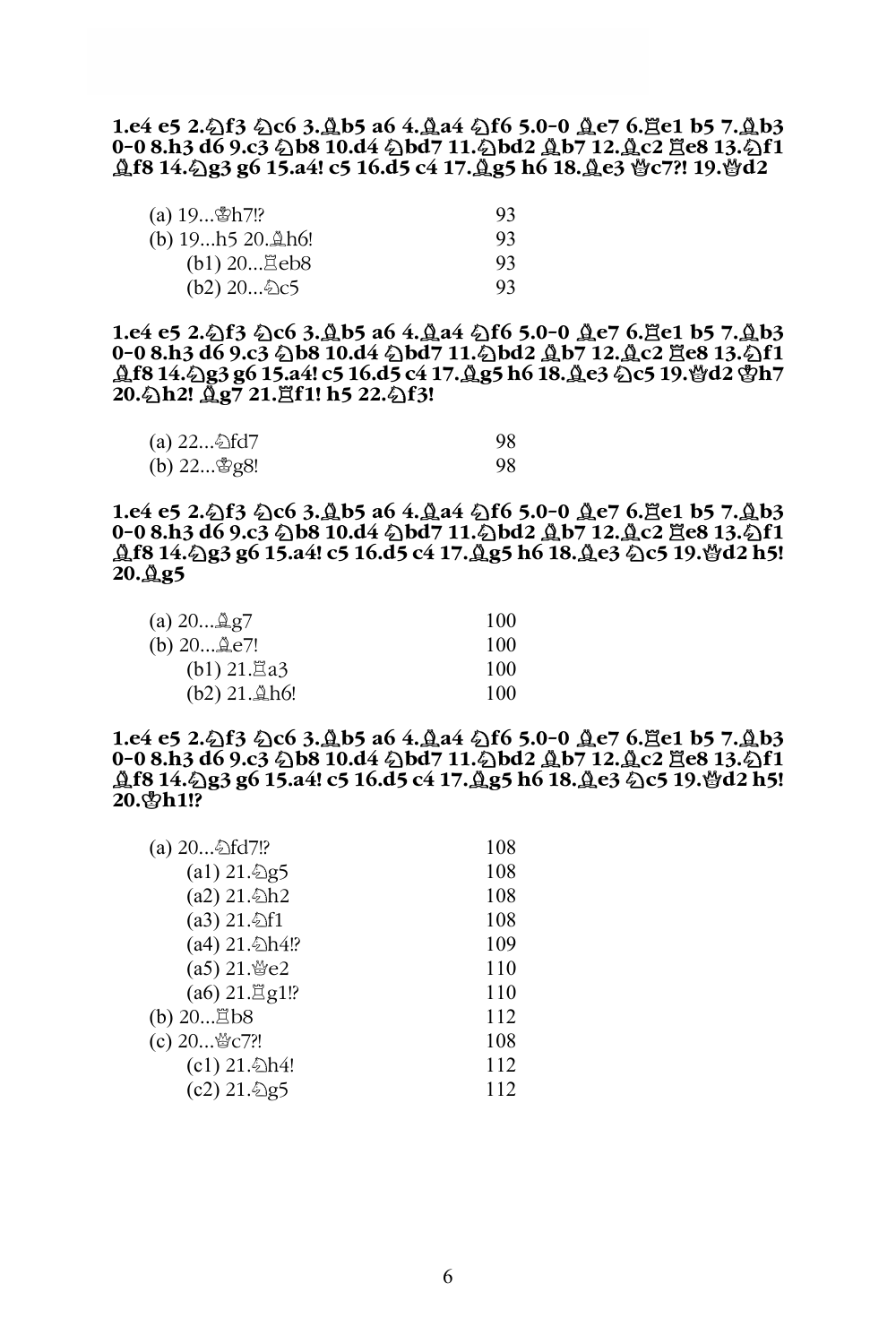#### **The Zaitsev Variation**

1.e4 e5 2.<sup>5</sup> and 3. ab5 a6 4. a4 5 f6 5.0-0 a e7 6. Ee1 b5 7. ab3 **d6 8.c3 0-0 9.h3**  $\⊂>10$ **.d4 h6** 118

#### 1.e4 e5 2.<sup>5</sup> and 3. Ab5 a6 4. Aa4 5 f6 5.0-0 Ae7 6. Ee1 b5 7. Ab3 d6 8.c3 0-0 9.h3  $Q$ b7 10.d4 買e8!?

| (a) 11.⁄ലൂ5         | 119 |
|---------------------|-----|
| (b) $11.\&g5$ ?!    | 119 |
| (c) 11.a4           | 264 |
| $(c1)$ 11 $\&$ f8?! | 264 |
| $(c2)$ 11h6!        | 266 |
|                     |     |

#### 1.e4 e5 2.创f3 @c6 3. b5 a6 4. ga4 @f6 5.0-0 <u>@</u>e7 6. ge1 b5 7. @b3 **d6 8.c3 0-0 9.h3**  $\triangle$ **b7 10.d4**  $\triangle$ **e8!?11.** $\triangle$ **bd2 exd4!? 12.cxd4**  $\triangle$ **d7 13.** $\triangle$ **f1 Na5 14.Bc2 Bf6**

| $(a)$ 15.b3                 | 121 |
|-----------------------------|-----|
| (b) 15.⁄⊇1h2 c5!            | 122 |
| $(b1)$ 16. $2g4$ ?          | 123 |
| (b2) $16. d5 \&c4$          | 128 |
| (c) 15. 2g3 129             |     |
| $(c1)$ 15c5?                | 129 |
| $(c2)$ 15g6!                | 129 |
| (d) 15.쌀d3                  | 133 |
| $(e)$ 15. $\mathfrak{A}$ f4 | 133 |
| $(e1)$ 15c5?!               | 134 |
| $(e2)$ 15gb                 | 134 |
| (e3) 15…වාf8                | 133 |
| $(f)$ 15. $E$ b1!?          | 143 |
| (f1) 15…�f8                 | 144 |
| $(f2)$ 15c5                 | 144 |

#### 1.e4 e5 2.创f3 创c6 3.奠b5 a6 4.奠a4 创f6 5.0-0 奠e7 6.He1 b5 7.奠b3 d6 8.c3 0-0 9.h3  $Qb7$  10.d4  $E$ e8!?11. $Q$ bd2  $Qf8$  12.d5

| (a) $12\&23?!$   | 165 |
|------------------|-----|
| (b) $122a7$ ?    | 165 |
| (c) 12…ඩe7 13.ඩ1 | 165 |
| $(c1)$ 13gb      | 165 |
| $(c2)$ 13 $h6$   | 165 |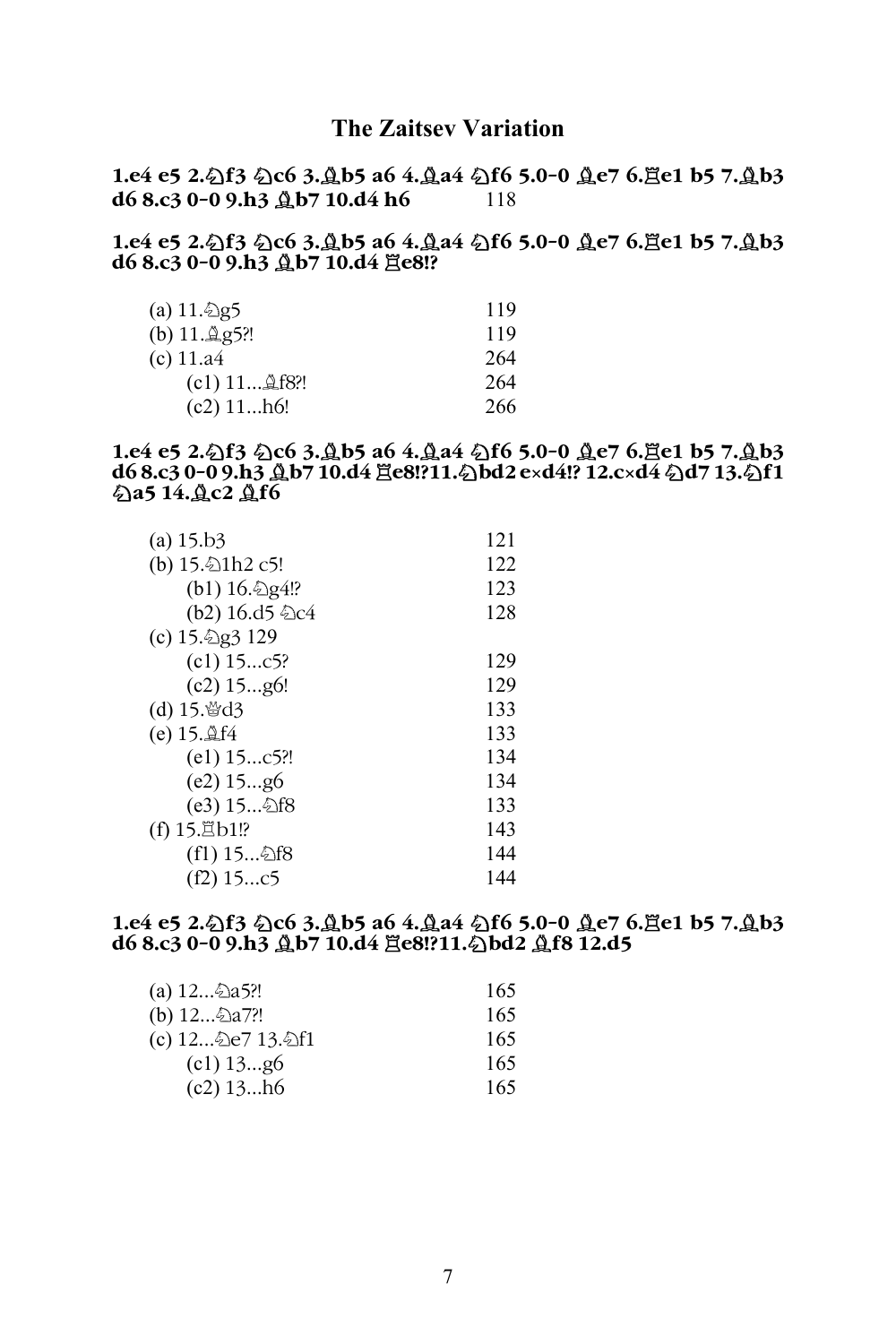#### 1.e4 e5 2. § f3 § c6 3. **\$ b5** a6 4. **\$ a4** § f6 5.0-0 **\$ e7** 6. <u>Ee1</u> b5 7. **\$** b3 **d6 8.c3 0-0 9.h3**  $\Delta$  **b7 10.d4 He8!?11.**  $\sqrt{$  bd2  $\Delta$  f8 12.d5  $\sqrt{}$  b8

| (a) 13.a4 公bd7 14.c4 c6 15.d×c6 ₫×c6 |     |
|--------------------------------------|-----|
| 16.a×b5 a×b5 17. xa8                 | 167 |
| $(a1) 17$ & $xa8$                    | 168 |
| $(a2)$ 17 $\&x38!$                   | 167 |
| (b) 13.2h2 c6! 14.2g4                | 168 |
| $(b1)$ 14 $\&\text{bd7}$             | 169 |
| $(b2)$ 14 $c \times d5$              | 168 |
|                                      |     |

#### 1.e4 e5 2. §f3 §c6 3. <u>§</u>b5 a6 4. <u>§</u>a4 §f6 5.0-0 <u>§</u>e7 6. <u>E</u>e1 b5 7. <u>§</u>b3 **d6 8.c3 0-0 9.h3**  $\Delta b$ **7 10.d4 Ee8!?11.** $\Delta b$ **d2**  $\Delta f$ **f8 12.d5**  $\Delta b$ **8 13.** $\Delta f$ 1! **Nbd7!**

| $(a)$ 14. $\&$ g5!?           | 170 |
|-------------------------------|-----|
| $(a1)$ 14c6                   | 170 |
| $(a2)$ 14 $h6!$               | 170 |
| (b) $14.\text{\textdegree}23$ | 170 |
| $(b1)$ 14gb                   | 173 |
| $(b2)$ 14 $h6$                | 173 |
| (b3) $142c5$                  | 173 |
| (c) 14.23h2                   | 189 |
| $(c1)$ 14gb                   | 190 |
| $(c2)$ 14 2 $c5$              | 189 |
| $(c3)$ 14 $c6$                | 215 |

#### 1.e4 e5 2.@f3 @c6 3.<u>@b5</u> a6 4.<u>@</u>a4 @f6 5.0-0 <u>@</u>e7 6.Ee1 b5 7.<u>@</u>b3 **d6 8.c3 0-0 9.h3**  $\triangle$ **b7 10.d4**  $\triangle$ **e8!? 11. bd2**  $\triangle$ **f8 12.** $\triangle$ **c2**

| (a) $12d5$                                   | 227 |
|----------------------------------------------|-----|
| $(a1)$ 13. $exd5$                            | 228 |
| (a2) 13.d×e5!?                               | 228 |
| (b) 12 @d7 13.d5 2e7 14.2b3 c6! 15.dxc6 2xc6 |     |
| 16. g5 窗d8 17. 2bd2! h6                      | 229 |
| $(b1) 18.4 \times 16$                        | 229 |
| (b2) 18. h4!                                 | 229 |
| (c) 12 2b8 13.a4 2bd7 14. 2d3                | 230 |
| $(c1)$ 14b4                                  | 230 |
| $(c2)$ 14 $c6!$                              | 230 |

#### 1.e4 e5 2.@f3 @c6 3.<u>@b5</u> a6 4.<u>@</u>a4 @f6 5.0-0 <u>@</u>e7 6.Ee1 b5 7.<u>@</u>b3 **d6 8.c3 0-0 9.h3**  $\&$  **b7 10.d4**  $\&$ **e8!? 11. \dd2**  $\&$  **f8 12. \de2 h6**

| (a) $13.\text{\textdegreeled{12}}$ | 232 |
|------------------------------------|-----|
| $(b)$ 13.b3                        | 232 |
| $(c)$ 13.d5                        | 232 |
| $(c1)$ 13 $\&b8$                   | 233 |
| $(c2)$ 13 2e7!?                    | 233 |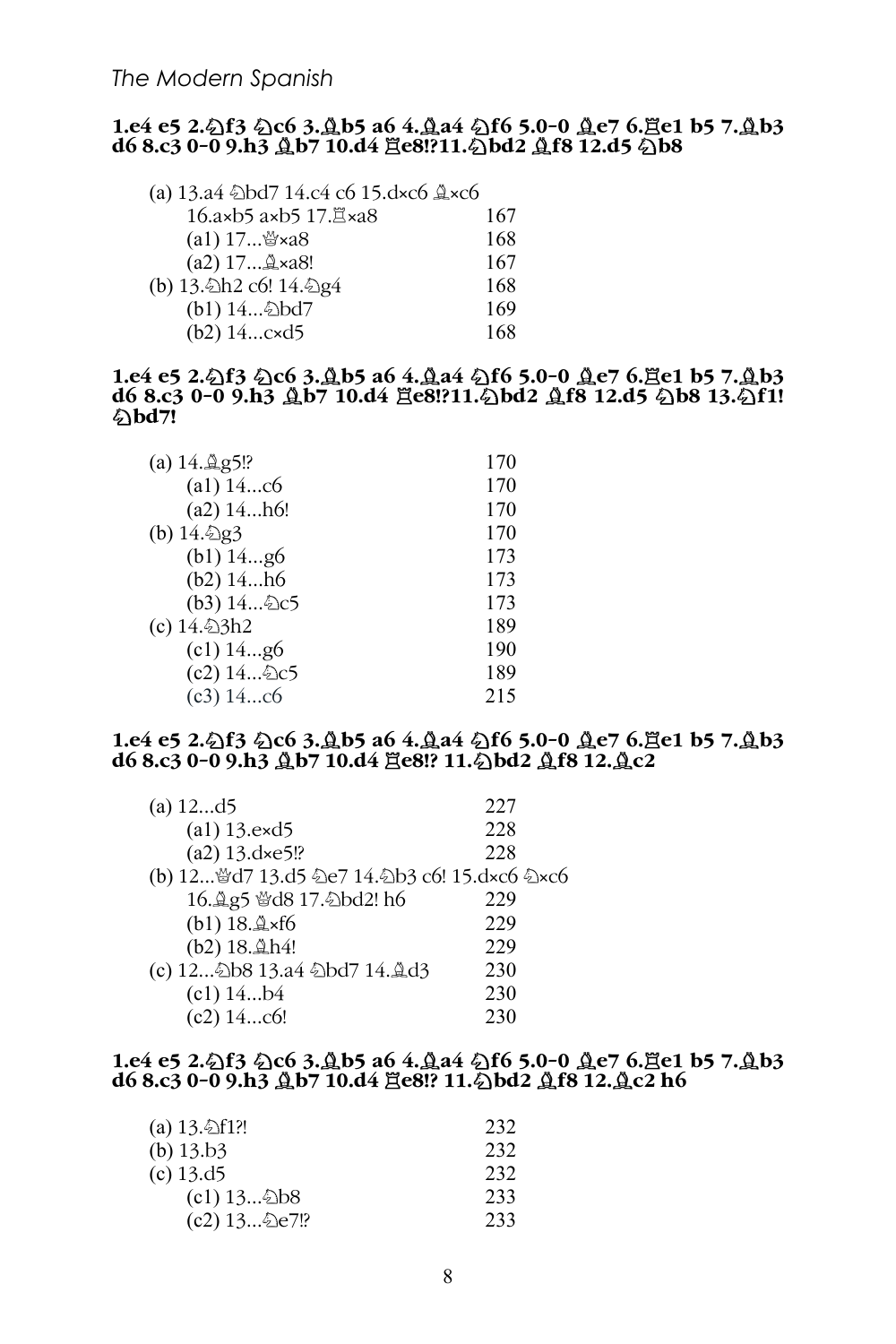#### 1.e4 e5 2. § f3 § c6 3. **\$ b5** a6 4. **\$ a4** § f6 5.0-0 **\$ e7** 6. He1 b5 7. **\$** b3 d6 8.c3 0-0 9.h<sub>3</sub>  $\Delta b$ 7 10.d4 Ee8!? 11.2 bd2  $\Delta f$ 8 12. $\Delta c$ 2 g6

| (a) 13.⁄⊇f1                | 242 |
|----------------------------|-----|
| $(b)$ 13.b3                | 244 |
| (b1) 13 g7                 | 244 |
| (b2) 13…�b8                | 244 |
| $(b3)$ 13 $b4$ !?          | 244 |
| $(b4)$ 13d5!               | 244 |
| (c) 13.a3 $\&$ g7          | 248 |
| $(c1)$ 14. $f1$ ?!         | 248 |
| $(c2)$ 14. $\triangle$ b3! | 248 |
| $(d)$ 13.d5                | 242 |
| (d1) 13…∕⊇e7               | 250 |
| (d2) 13…�b8!               | 250 |

#### 1.e4 e5 2. §f3 §c6 3. <u>@</u>b5 a6 4. @a4 §f6 5.0-0 @e7 6. Ee1 b5 7. @b3 d6 8.c3 0-0 9.h3  $Qb7$  10.d4 He8!? 11. $Qbd2$   $Qf8$  12.a4!?

| 270                                              |
|--------------------------------------------------|
| 270                                              |
| 270                                              |
| 270                                              |
| 271                                              |
| 271                                              |
| 271                                              |
| 271                                              |
| 278                                              |
| 278                                              |
| 278                                              |
| (e) 12g6?! 13. g5! 罝e7 14. adf3 h6 15. axf7 罝×f7 |
| 279                                              |
| 279                                              |
| 279                                              |
|                                                  |

#### **1.e4 e5 2.Nf3 Nc6 3.Bb5 a6 4.Ba4 Nf6 5.0-0 Be7 6.Re1 b5 7.Bb3 d6 8.c3 0-0 9.h3 Bb7 10.d4 Re8!? 11.Nbd2 Bf8 12.a4!? h6 13.Bc2**

| (a) 13…ඩb8           | 279 |
|----------------------|-----|
| $(a1)$ 14.營e2        | 280 |
| $(a2)$ 14. $\&$ d3!? | 280 |
| (b) 13營d7            | 280 |
| $(b1)$ 14.d5         | 280 |
| $(b2)$ 14.b3!?       | 281 |
| (b3) 14. b1!         | 280 |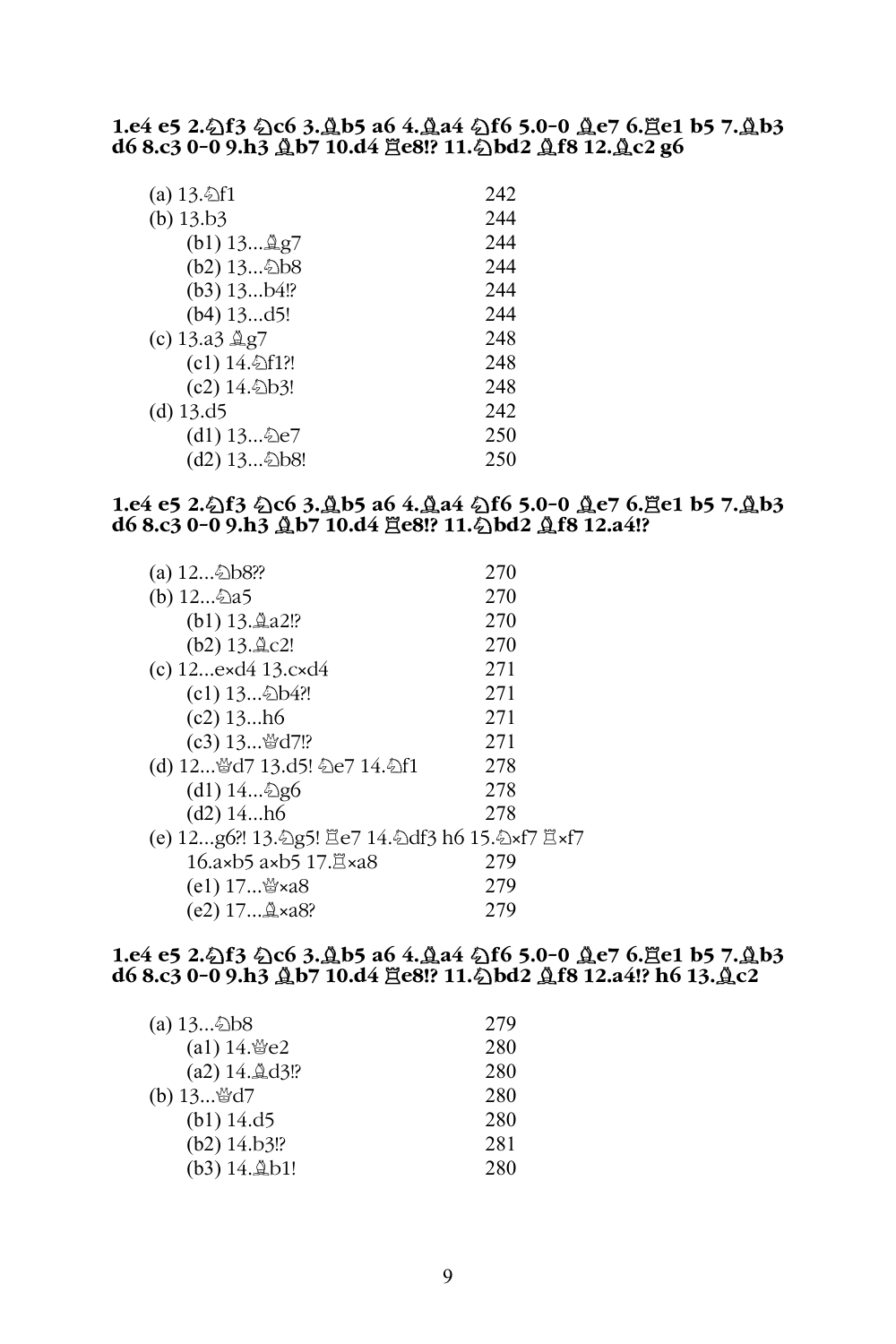*The Modern Spanish*

#### 1.e4 e5 2. bf3 ៀc6 3. gb5 a6 4. ga4 (b16 5.0-0 ge7 6. ge1 b5 7. gb3 **d6 8.c3 0-0 9.h3 Bb7 10.d4 Re8!? 11.Nbd2 Bf8 12.a4!? h6 13.Bc2 exd4 14.cxd4 @b4 15.@b1 c5 16.d5 @d7! 17.Ea3! f5!?**

| $(a)$ 18.e5!?            | 285 |
|--------------------------|-----|
| (a1) 18…۞×e5?!           | 285 |
| (a2) 18…�×d5!?           | 285 |
| (a3) 18…d×e5!            | 285 |
| (b) 18. <sub>⊥ae3</sub>  | 285 |
| (b1) 18f4?!              | 286 |
| (b2) 18…��f6             | 286 |
| (b3) 18f×e4!?            | 286 |
| (c) 18.g4!? f×g4 19. h2! | 289 |
| $(c1)$ 19c4?             | 289 |
| (c2) 19…ෂීe7!            | 289 |
|                          |     |
| 20.營e6+ 魯h8              | 289 |
| (d1) 21.ඩe4?!            | 289 |
| (d2) $21.axb5$           | 289 |
| (e) 18.⁄⊇h2‼             | 284 |
| (e1) 18…වාf6?!           | 290 |
| $(e2)$ 18f $xe4$         | 290 |
| (e3) 18…&e7‼             | 290 |
| (e4) 18…೪h8              | 290 |

1.e4 e5 2. hf3 hc6 3. hb5 a6 4. ha4 hf6 5.0-0 he7 6. He1 b5 7. hb3 **d6 8.c3 0-0 9.h3 Bb7 10.d4 Re8!? 11.Nbd2 Bf8 12.a4!? h6 13.Bc2 exd4 14.cxd4 Nb4 15.Bb1 c5 16.d5 Nd7! 17.Ra3! c4! 18.axb5 axb5** 19.2d4

| (a) $192e5$                          | 296 |
|--------------------------------------|-----|
| (b) 19 營b6!? 20. 公f5                 | 296 |
| (b1) 20 Exa3?                        | 296 |
| $(b2)$ 20gb                          | 296 |
| (b3) 20 De5!                         | 290 |
| (c) 19 Exa3! 20.bxa3 2d3             |     |
| $21.4 \times d3 \text{ c} \times d3$ | 302 |
| $(c1)$ 22. $\&$ $\times$ b5          | 303 |
| (c2) 22.4 b2                         | 303 |
| (c3) 22.ke3                          | 303 |

1.e4 e5 2. §f3 §c6 3. <u>§</u>b5 a6 4. <u>§</u>a4 §f6 5.0-0 <u>§</u>e7 6. <u>E</u>e1 b5 7. <u>§</u>b3 **d6 8.c3 0-0 9.h3**  $\&$ **b7 10.d4 Ee8!? 11. bd2**  $\&$ **f8 12.a4!? h6 13. c2 exd4 14.cxd4 \$\b4 15. \dota c5 16.d5 \$\d7! 17. Aa3! c4! 18. \$\d4** 

 $(a)$  18...\btml\6?? 307

(b) 18... De 5 19.axb 5 307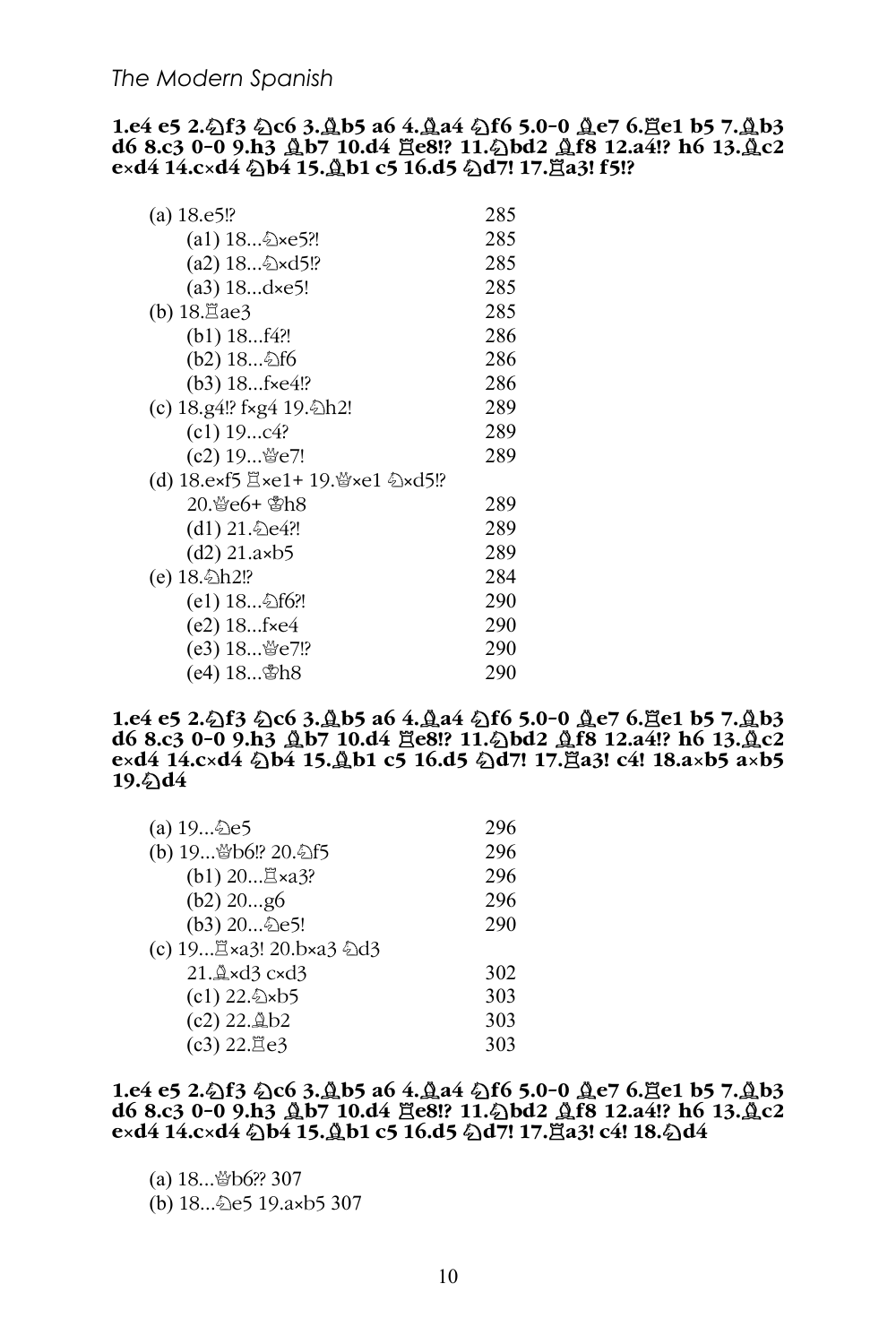| $(b1)$ 19 \$b6?!        | 307 |
|-------------------------|-----|
| $(b2)$ 19 $a \times b5$ | 307 |
| (c) 18…\rto!            | 307 |
| $(c1)$ 19. $\Delta$ f5? | 308 |
| $(c2)$ 19. 2f3          | 308 |

**1.e4 e5 2.Nf3 Nc6 3.Bb5 a6 4.Ba4 Nf6 5.0-0 Be7 6.Re1 b5 7.Bb3 d6 8.c3 0-0 9.h3 Bb7 10.d4 Re8!? 11.Nbd2 Bf8 12.a4!? h6 13.Bc2** e×d4 14.c×d4 公b4 15. Lb1 c5 16.d5 公d7! 17. Ea3! c4! 18. Eee3!?

| (a) $18g6$ 19.axb5 axb5 | 316 |
|-------------------------|-----|
| (a1) 20.b3              | 316 |
| (a2) 20. xa8 !?         | 316 |
| (b) $182c5!$            | 316 |
| $(b1) 19. a \times b5$  | 318 |
| $(b2)$ 19.b3!?          | 318 |

#### 1.e4 e5 2. hf3 hc6 3. hb5 a6 4. ha4 hf6 5.0-0 he7 6. ge1 b5 7. hb3 **d6 8.c3 0-0 9.h3**  $\triangle$ **b7 10.d4 Fe8!? 11.5 bd2**  $\triangle$  **f8 12.a3**

| $(a)$ 12 ad7   | 322 |
|----------------|-----|
| (a1) 13.2a2    | 322 |
| (a2) 13.2c2!   | 322 |
| (b) $12g6$     | 322 |
| $(b1)$ 13.d5!? | 322 |
| (b2) 13. a2!   | 322 |

#### **1.e4 e5 2.Nf3 Nc6 3.Bb5 a6 4.Ba4 Nf6 5.0-0 Be7 6.Re1 b5 7.Bb3** d6 8.c3 0-0 9.h3  $Qb7 10. d4$  He8!? 11. $Qbd2$   $Qf8 12.a3 h6!$ ?

| (a) 13. a2 2b8 14. 曾b3 曾d7 |                                                           |
|----------------------------|-----------------------------------------------------------|
| 15.營c2 c5                  | 331                                                       |
| $(a1)$ 16.b3?!             | 331                                                       |
| $(a2)$ 16.d5               | 331                                                       |
|                            | (b) 13.d5 2b8! 14.2h2 2bd7 15. f3 c6 16.dxc6 2xc6 17. 2g4 |
| (b1) 17營e7                 | 331                                                       |
| $(b2)$ 17 2c5!?            | 331                                                       |

#### 1.e4 e5 2. §f3 §c6 3. <u>§</u>b5 a6 4. <u>§</u>a4 §f6 5.0-0 <u>§</u>e7 6. <u>E</u>e1 b5 7. <u>§</u>b3 **d6 8.c3 0-0 9.h3**  $\Delta$ **b7 10.d4 Fe8!? 11.5 bd2**  $\Delta$ **f8 12.a3 h6!? 13.** $\Delta$ **c2**

| (a) $13d5$          | 332 |
|---------------------|-----|
| $(a1)$ 14.exd5!?    | 332 |
| $(a2)$ 14. $dxe5!$  | 332 |
| (b) $13g6$ $14.b4!$ | 342 |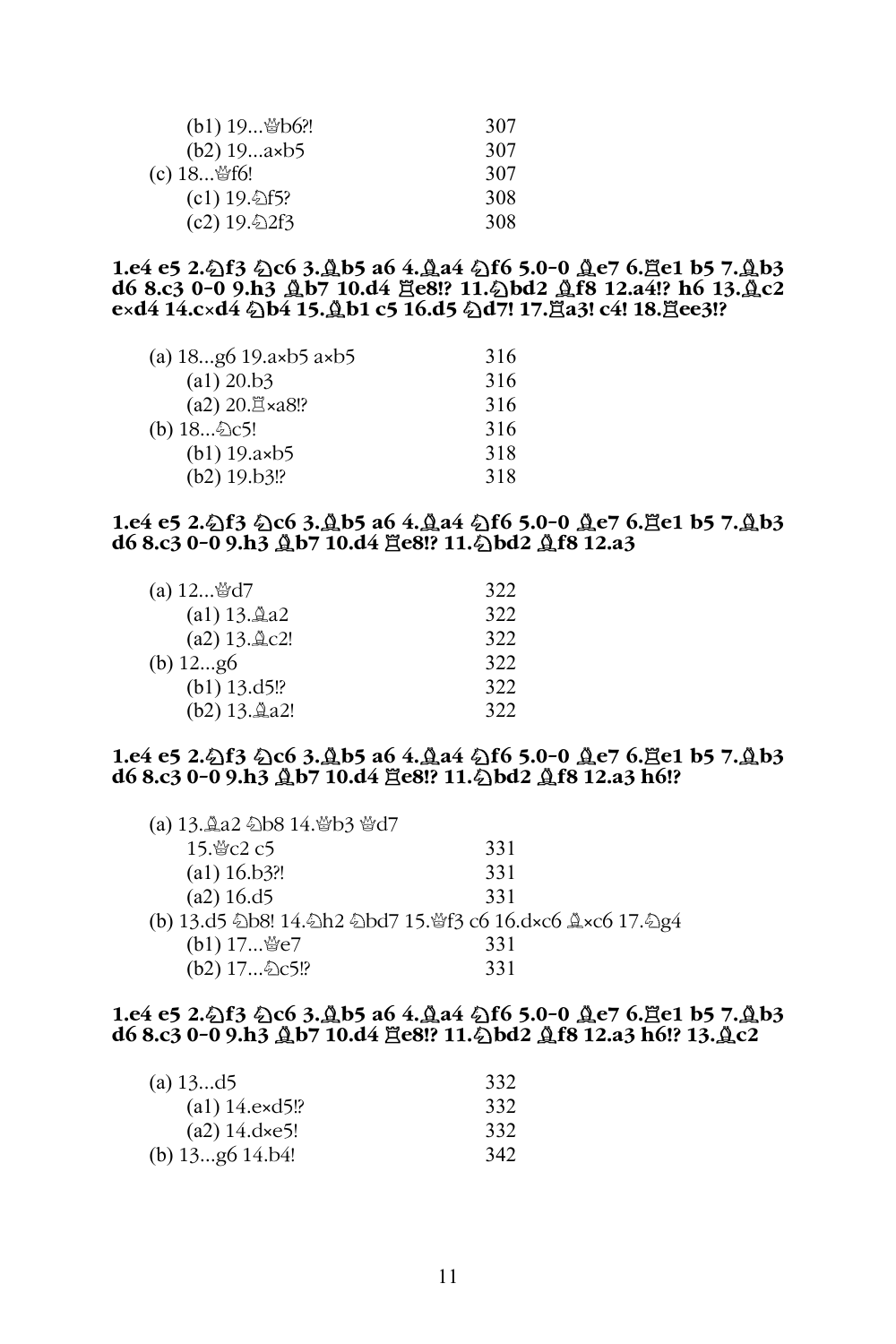*The Modern Spanish*

| (b1) $14a5$ ?! | 342 |
|----------------|-----|
| (b2) 14…�b8!   | 342 |

#### **1.e4 e5 2.Nf3 Nc6 3.Bb5 a6 4.Ba4 Nf6 5.0-0 Be7 6.Re1 b5 7.Bb3 d6 8.c3 0-0 9.h3 Bb7 10.d4 Re8!? 11.Nbd2 Bf8 12.a3 h6!? 13.Bc2 幻b8**

| (a) $14.b4$ $\&$ bd7 $15.\&$ b2 | 344 |
|---------------------------------|-----|
| $(a1)$ 15 $\&\&\;$ b6           | 344 |
| $(a2)$ 15 $a5$ ??               | 344 |
| (b) 14.b3 2bd7 15.2b2           | 344 |
| (b1) 15 h8                      | 344 |
| $(b2)$ 15g $6!$                 | 344 |
|                                 |     |

**Index of Main Games** 350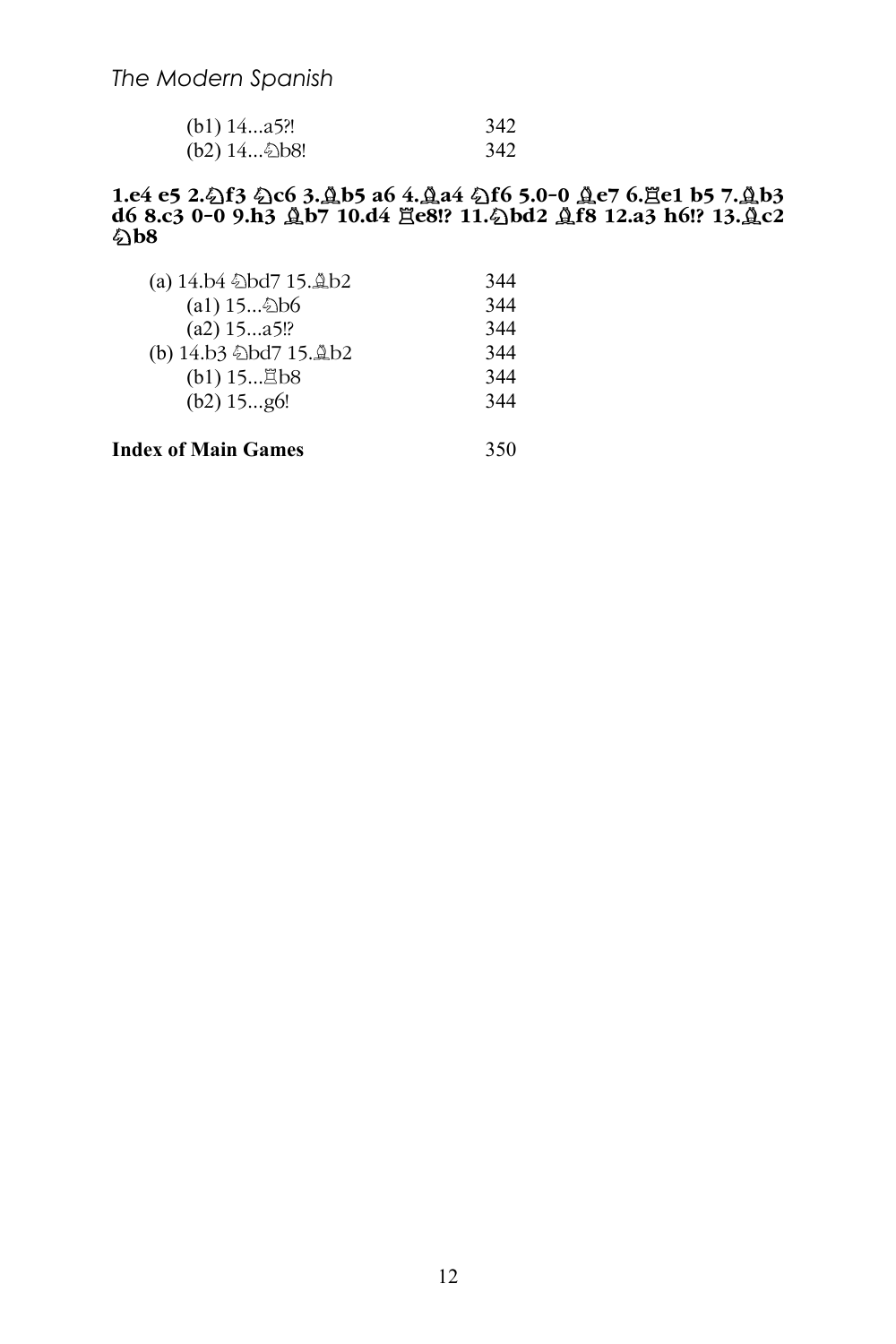### **Foreword**

"When I was young and my life was an open book…" Perhaps my life was, but my Ruy Lopez definitely wasn't! In fact, I couldn't open any book about it because, for some reason, the opening books in the late Soviet Union were not even close to the great quality of other chess literature (games collections for instance) and books on the Spanish were even below that standard, in my opinion. Which is easy to explain – the Spanish Opening is so complicated that no one really knew how to even write about it. So, my generation was only left with some great annotations of a couple of Karpov's wins over Andersson, and later with some of Kasparov's games.

Vassilios Kotronias was my second in Linares 1993, and he may remember that although I tried to combine 1.e4 and 1.d4 openings, in fact I really struggled with 1.e4 because I didn't feel prepared in the Ruy Lopez at all. And once again, because of the complexity, we couldn't really fix that, so I mostly (and fortunately successfully) played 1.d4 in that tournament.

Only in 1995, when I was 23-years old and had already been in the top ten for three years, did I finally force myself to employ the Ruy regularly. Well I had to – I was waiting to receive a Spanish passport.

So, when I was 7, I read that the fourth world champion Alexander Alekhine recommended that young players play the Spanish... but it was 16 years before I started to play it. And nowadays we can see a similar picture – youngsters play a lot of Italian or Scotch Games, but not the Spanish that much.

And the main point is that Ruy Lopez in general, and concrete lines in particular, should be explained well. Only then does one start to understand its nuances properly and play it with both colors.

Still, to explain the entire opening, you would need many volumes. I believe that Vassilios has the right approach – explaining the main ideas and nuances one by one. And his choice is very interesting – the Breyer and Zaitsev Variations are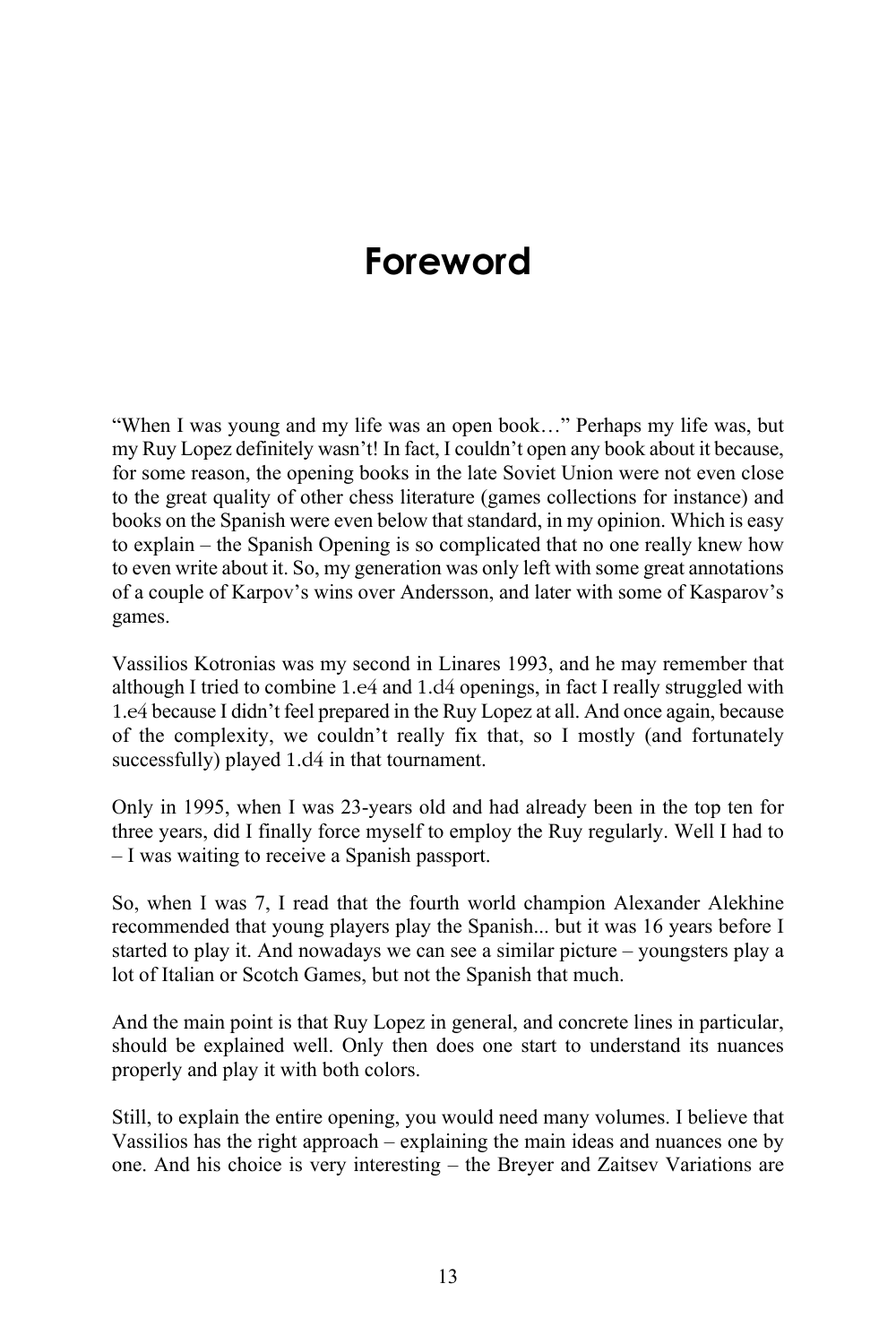#### *The Modern Spanish*

different but many ideas, such as placing bishops on b7 and sometimes g7, the knight going to d7 back from c6 via b8 and so on, are similar. So, starting from that certain similarity, one can perceive and comprehend both strategical and concrete ideas, and sometimes even tactical nuances, much better.

Kotronias clearly states that his new book is for both general Ruy Lopez players with White and those who are still searching for their line in that opening with Black. The games are very carefully selected. When studying them you will not feel that you already know the refutation of Black's setup or a clear defense against White's advances. But you will still learn how to do both things better, regardless of which side of the board you are on. When you go to play your game after having read Vassilios' book, you will not have to struggle to remember tons of variations but instead, you will feel your creativity improve. And this is what we love in chess – the ability to think for yourself while still being guided by a wise specialist.

Vasilios Kotronias has managed to not only teach us (myself included) some important theory and practice of the Breyer and Zaitsev Systems, but also broaden our horizons to our approach to chess in general. His explanations are calm and clear and the lines he provides are logical and concrete. This new book is aimed for all ages and chess levels. Welcome to the fascinating world of Breyer and Zaitsev!

> Alexei Shirov July 2020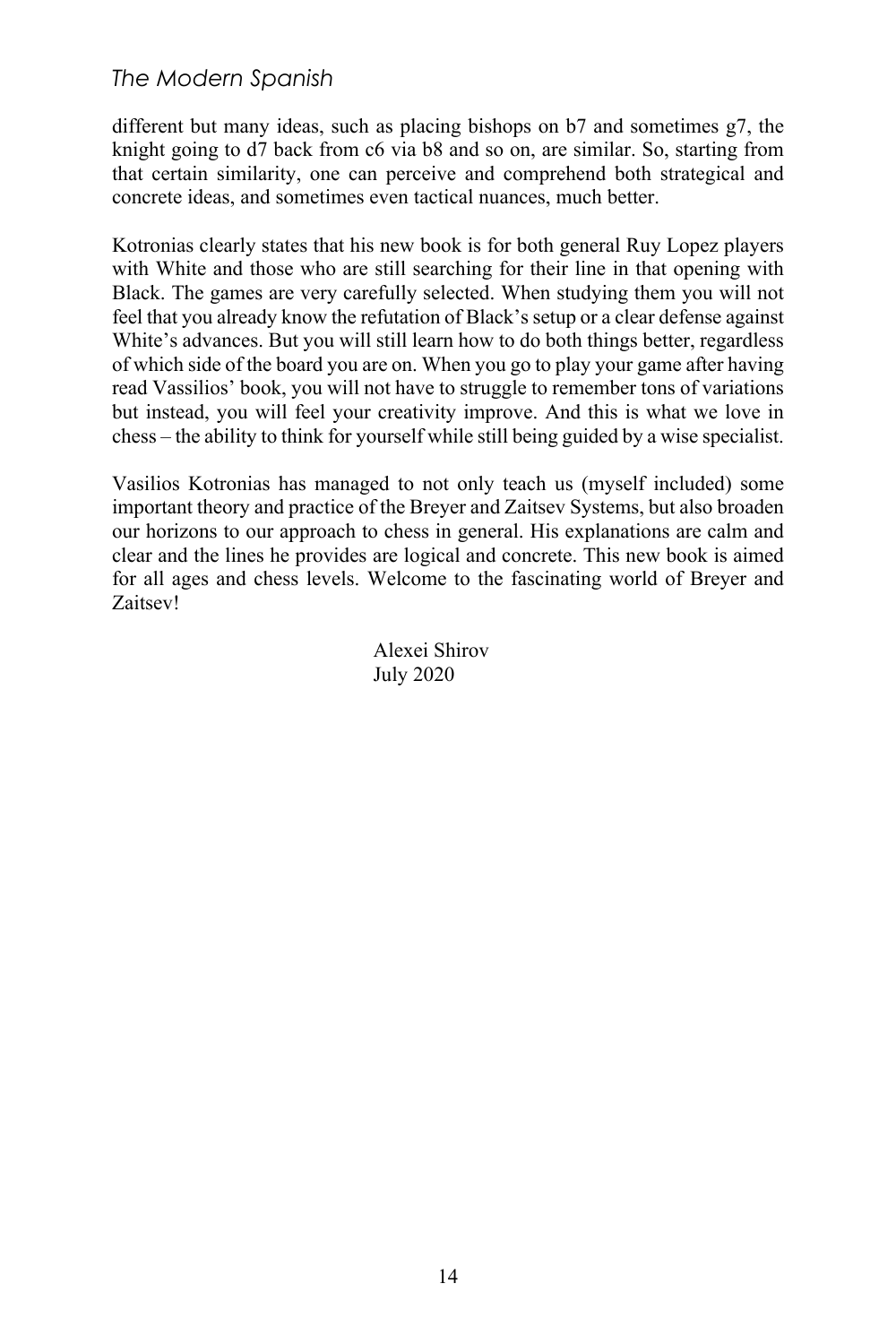## **Introduction**

A few years ago, I started writing a huge book on the Spanish, but the twisted horns of fate decided that it would never appear as a complete illustrative 100-game work, which was the way I had intended it to be. Instead, I ended up writing a work on the Breyer and Zaitsev Variations with twenty illustrative games, which I hope readers will not consider any less of an important achievement.

This book is not a repertoire from White's point of view. It is an objective presentation of two excellent opening variations for Black, from which I believe players sitting on either side of the board may profit. The play is strategically complex and tactically rich and will improve you as both players and connoisseurs of the game. Or at least this is my secret aspiration.

As it happens with almost every chessplayer, I have my childhood chess heroes and also those of my adult chess life. My childhood hero was the inimitable Robert Fischer and my adult era hero was my contemporary Garry Kasparov, a player of brilliant style and talent, with whom unfortunately I never had the chance to cross swords over the board.

Quite interestingly, two fantastic games that inspired me to become a 1.e4 player were played by them and they were played precisely in the two systems this book discusses. You may witness these two games below. I must tell you that the positions in the diagrams will never be erased from my memory. They are gems of nice, harmonious attacking play.

Let us first begin with the tenth game of the 1972 Fischer-Spassky world championship match.

#### **Robert Fischer – Boris Spassky Reykjavik 1972**

**1.e4 e5 2.Nf3 Nc6 3.Bb5 a6 4.Ba4 Nf6 5.0-0 Be7 6.Re1 b5 7.Bb3** d6 8.c3 0-0 9.h3 公b8 10.d4 公bd7 11.公bd2 *公b7* 12.公c2 買e8 13.b4 **③f8 14.a4 公b6 15.a5 公bd7 16.③b2 營b8 17.買b1 c5 18.bxc5 dxc5** 19.d×e5 公×e5 20.公×e5 替×e5 21.c4 眥f4 22.**鼻×f6 眥×f6 23.c×b5 罝ed8** 24.曾c1 曾c3 25.公f3 曾×a5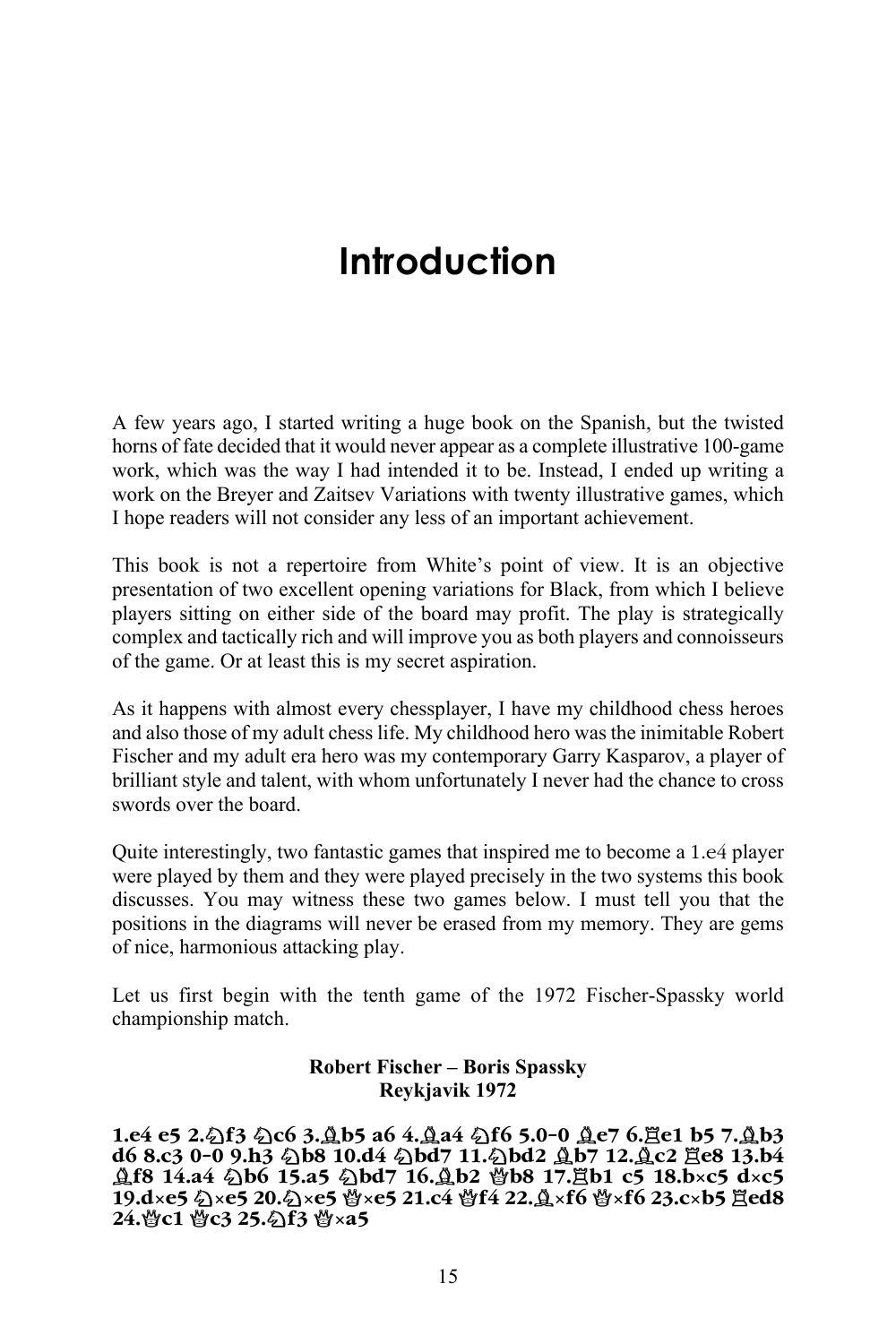*The Modern Spanish*



**26.Bb3!! axb5 27.Qf4 Rd7 28.Ne5 Qc7**



29.罝bd1! 罝e7 30.页×f7+ 罝×f7 31.쌉×f7+ 쌉×f7 32.匀×f7 *负*×e4 33.罝×e4 **Kxf7 34.Rd7+ Kf6 35.Rb7 Ra1+ 36.Kh2 Bd6+ 37.g3 b4 38.Kg2 h5 39.Rb6 Rd1 40.Kf3 Kf7 41.Ke2 Rd5 42.f4 g6 43.g4 hxg4 44.hxg4 g5 45.f5 Be5 46.Rb5 Kf6 47.Rexb4 Bd4 48.Rb6+ Ke5 49.Kf3 Rd8 50.Rb8 Rd7 51.R4b7 Rd6 52.Rb6 Rd7 53.Rg6 Kd5 54.Rxg5 Be5 55.f6** *<b>gd4 56.買b1 1-0* 

And now the next game, also from a world championship match.

**Garry Kasparov – Anatoly Karpov London/Leningrad 1986, Game 16**

**1.e4 e5 2.Nf3 Nc6 3.Bb5 a6 4.Ba4 Nf6 5.0-0 Be7 6.Re1 b5 7.Bb3** d6 8.c3 0-0 9.h<sub>3</sub>  $\&$  b7 10.d4 Ee8 11. bd2  $\&$  f8-12.a4 h6 13.  $\&$  c2 exd4 14.c×d4 公b4 15.负b1 c5 16.d5 公d7 17.*Ea3 c4 18.*公d4 *曾f6 19.*公2f3 **@c5 20.axb5 axb5 21.@xb5**  $\Xi$ **xa3 22.@xa3 @a6 23.** $\Xi$ **e3**  $\Xi$ **b8 24.e5** dxe5 25.4 xe5 4 bd3 26.4 g4 *Nb6 27.Eg3 g6 28.Axh6 Nbxb2*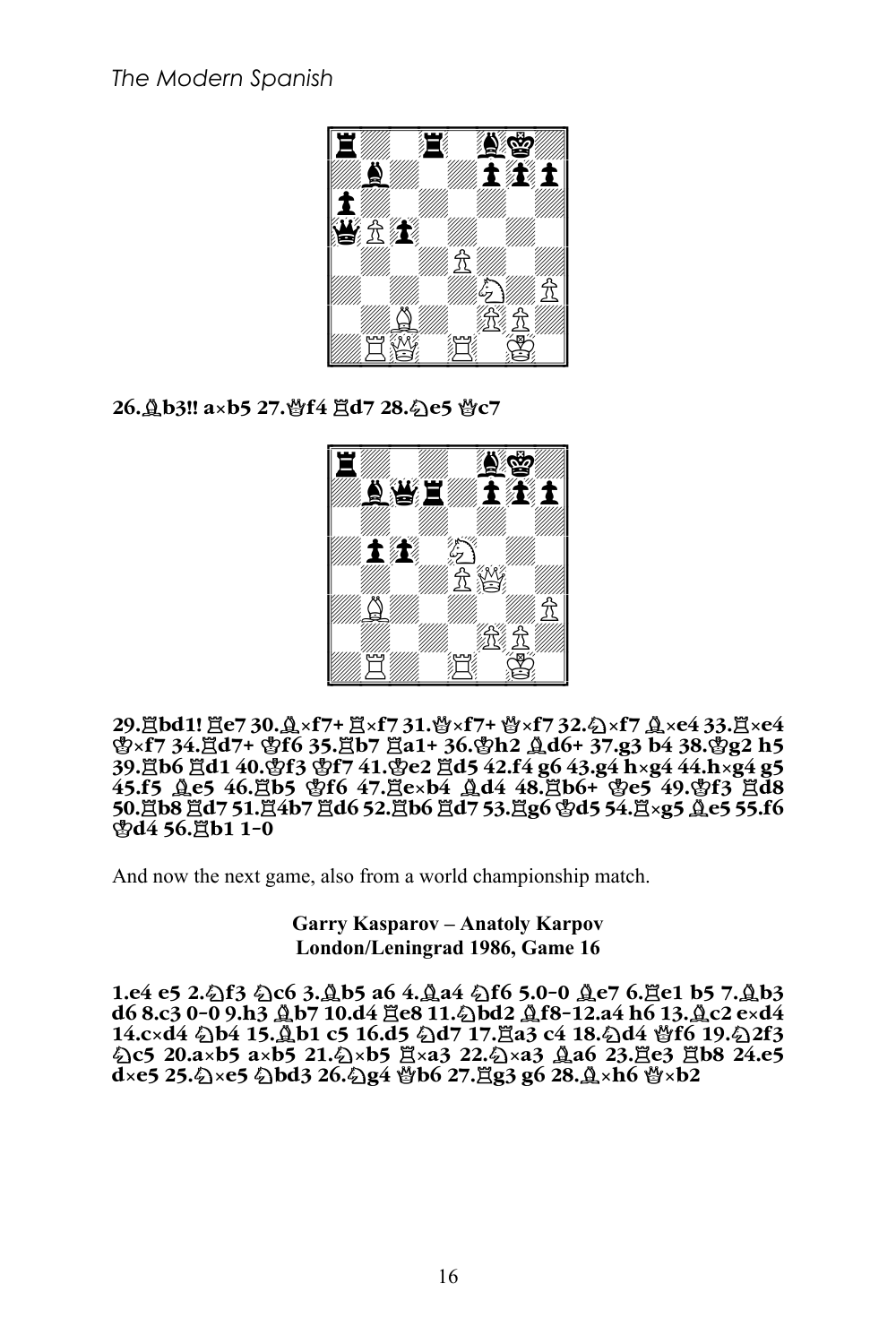*Introduction*



**29.Qf3!! Nd7 30.Bxf8 Kxf8 31.Kh2 Rb3 32.Bxd3 cxd3 33.Qf4 Qxa3** 34.2h6 曾e7 35.宫×g6 曾e5 36.岂g8+ 曾e7



#### **37.d6+! Ke6 38.Re8+ Kd5 39.Rxe5+ Nxe5 40.d7 Rb8 41.Nxf7 1-0**

Closing this short foreword, I wish those advocating the white side to follow in the footsteps of Fischer and Kasparov and those defending Black to have the energetic drive and stamina of, among others, Karpov, Carlsen and Spassky.

> Vassilios Kotronias Athens, July 2020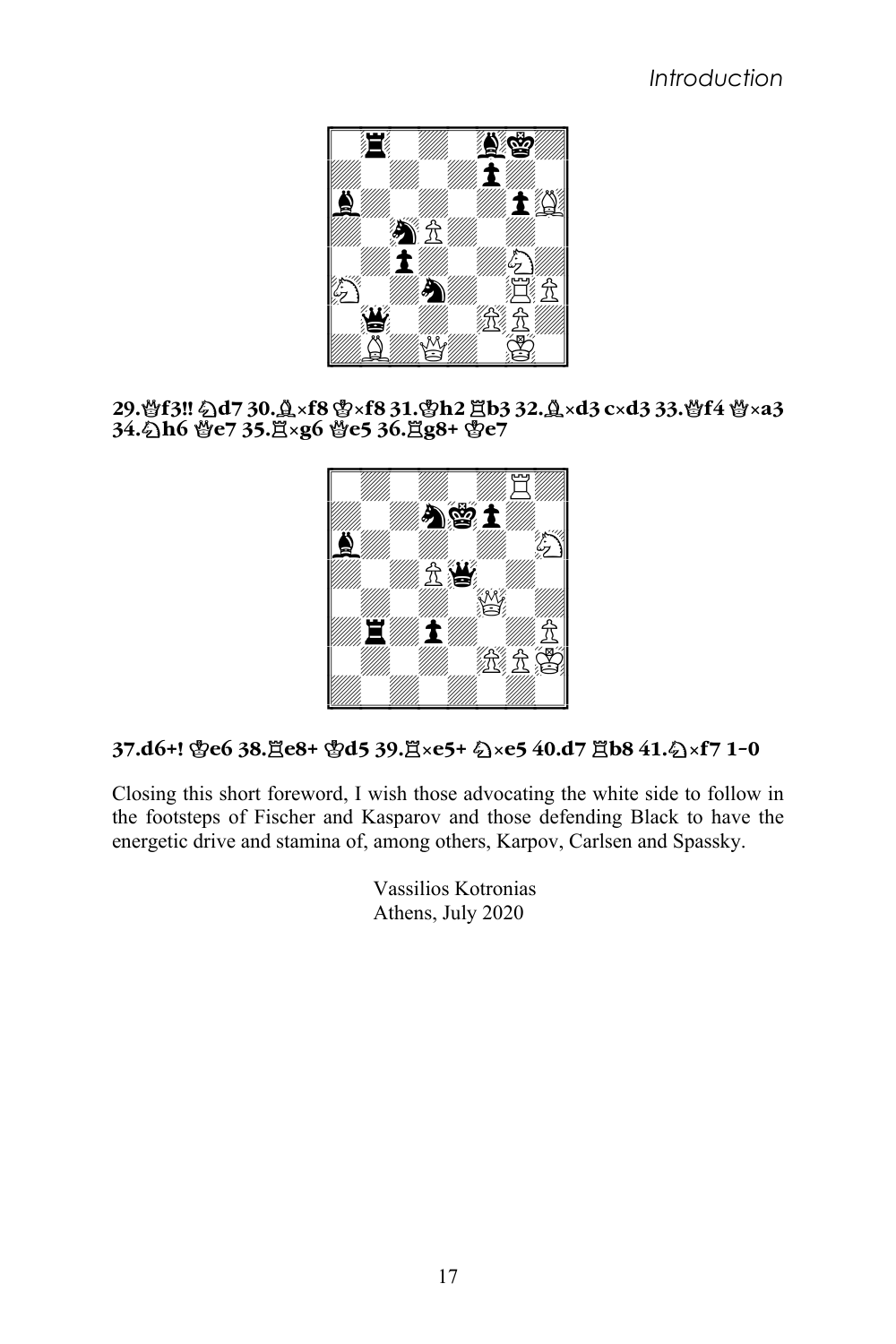(2) The ...f7-f5, strike, preceded by ... $\triangle$ f6-h5, can be a good back-up method to challenge the same structure.

(3) In the fluid central positions analyzed in the notes of this game, where White was resorting to b3, the maneuver .....  $66$ -h5-f4-e6 was a useful way to battle White's central superiority.

(4) Last but not least, nuances that can hamper the opponent's plan. 15... $\triangle$ b6! is a striking case of such a nuance as Black is tempting his opponent's pawn to a5 to prevent his intended  $\triangle$ d2-b3-a5. The fact that Black is willing to invest two tempi to achieve this can be paradoxical to the uninitiated, but in fact this displays how deep the Breyer can be. With all these in mind, I think it is time to go to the next game.

#### **Game 5**

#### **Shirov –Kamsky** Khanty Mansiysk WCUP 2007

The game that follows was played at the Khanty Mansiysk World Cup in 2007. Two of the strongest players in the world crossed swords in a topical line of the Breyer, and I think these players need no introductions from me. Although the result of the game was not a decisive one, I think it deserves close study from the readers for the original pawn structure it entails.

Besides the instructive game itself, I have made sure that many other games found their way into its "suburbs." This is not supposed to be a book strictly about theory, but rather one that may arm you with ideas, so I did not cover everything. However, I think that when you read this text, you will be richer both strategically and theoretically. Both sides can deviate at various points

before entering the main lines, and some of these lines will help you understand the entire strategy for both sides.

**1.e4 e5 2.@f3 @c6 3.@b5 a6 4.Ba4 Nf6 5.0-0 Be7 6.Re1 b5 7.Bb3 0-0 8.h3 d6 9.c3 Nb8 10.d4 Nbd7 11.Nbd2 Bb7 12.Bc2 Re8**



#### **13.Nf1**

Finally we come to the most popular move, preparing to switch the knight to g3 for active operations. From that square, the knight also adds to the much needed defense of the e4-pawn.

#### **13...Bf8**

Freeing the e-file for the  $\Xi$ e8 is the consistent follow up. Retreating the bishop is the prelude to more central pressure, and perhaps it can find a home on g7 later on, to put more pressure on the long diagonal. Before proceeding to the game though, I decided to take a look at early black tries to strike at the center with ...d6-d5. I originally thought these lines were complete rubbish, but then again, they are part of chess history and perhaps refuting them over the board is not so easy. So, here we go.

Completely pointless is 13...exd4?! 14.c×d4 d5 15.e5  $\&$ e4, as the knight can be immediately exchanged: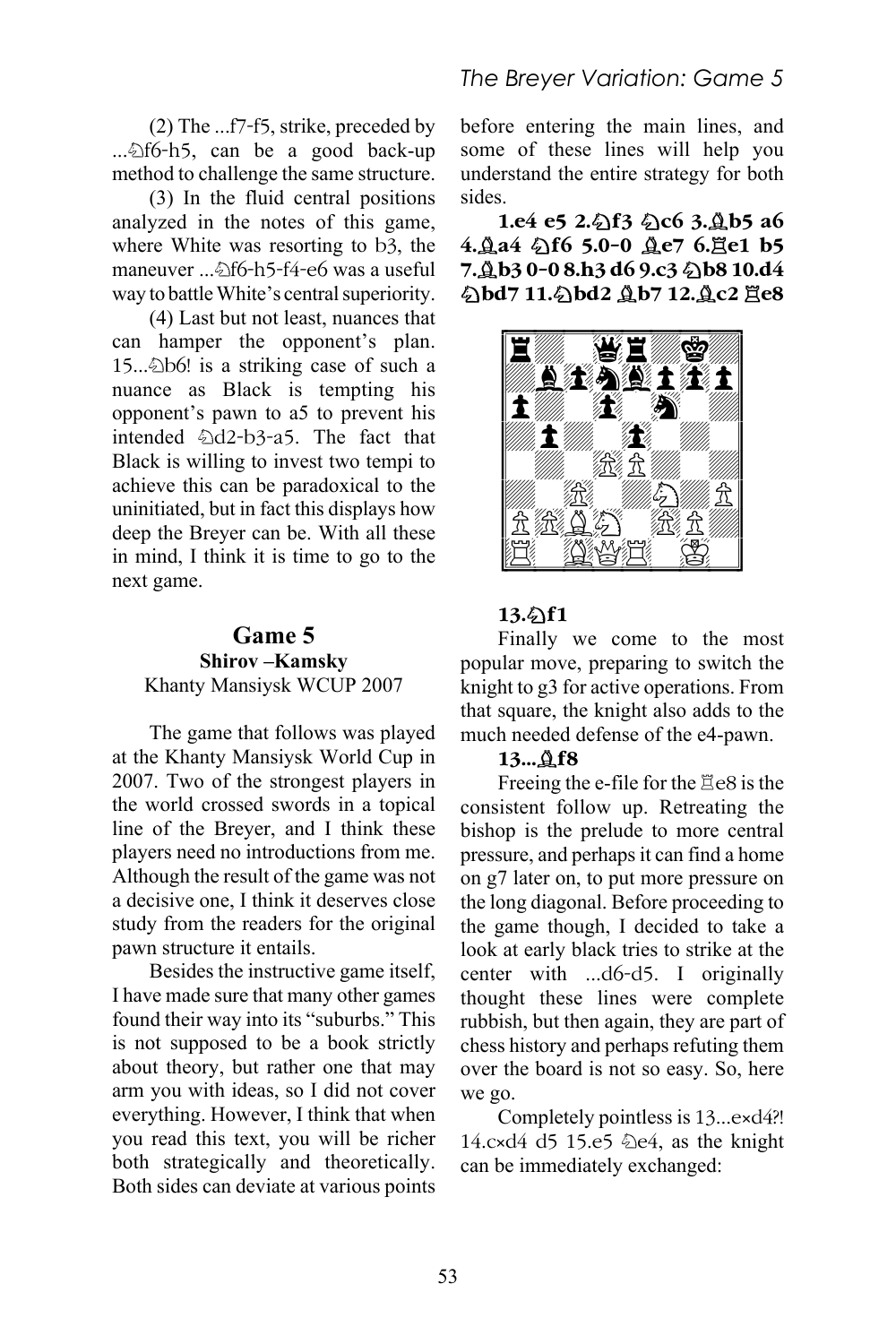

 $16.$   $\&$   $3d$ 2! This is the most accurate.

Instead,  $16.$  \$1d2!? is not so clear in view of 16...f5! 17. (after 17.g4!?, both 17...g6∞ and 17... Lif8!? 18.g×f5  $\mathbb{Z}$ xf5 19. $\&$ xe4 dxe4 20. $\&$ xe4  $\&$ xe4 21. $\mathbb{Z} \times 4 \cong \mathbb{S} \implies$  are playable options for Black, with White having no advantage in either case)  $17...a5 \rightleftarrows$  and Black does not appear to have any particular problems as he is about to maneuver the  $\triangle$ d7 to e6, an excellent blockading square.

16...c5!?

The only logical idea for Black is to sacrifice a pawn here.

16... < > 2xd2 17. << < < < < 18. < < 18. < < 16. < 16. < 16. < 16. < 16. < 16. < 16. < 16. < 16. < 16. < 16. < 16. < 16. < 16. < 16. < 16. < 16. < 16. < 16. < 16. < 16. < 16. < 16. < 16. < 16. < 16. < 16. < 16. < 16. < 16 gives White a free hand on the kingside. After 18...g6, trying to prevent the knight invasion to f5, White has 19. $\sqrt{2}g^2$  with a virulent attack on the dark squares.

17. lxe4 dxe4 18. lxe4 lxe4 19. xe4 f5! 20. Ee2 cxd4 21. @xd4 2c5 22. txd8 Eexd8 23. de3 2e6 24.f4  $\Xi$ ac8 25.g3  $F = / \pm$ . (D)

White is clearly better, with Black having just a few drawing chances in the ending in view of the light-square blockade. It is doubtful that with so many pieces White will not find a way to shake it and in any case the task ahead of him is rather pleasant.



Another move I do not like for Black is 13...d5?!. It leads to a typical 4-3 kingside preponderance for White, where his attack is easy to plan and carry out while at the same time Black lacks serious counterplay:

14.ඩ×e5! ඩ×e5

 $14...\>xe4?$  loses to the brilliant 15. xe4! dxe4 16. 2xf7! \"\star{17. \!\b3+  $B(17...Bg618.9g4+ Ag519.Qg3+-)$ 18. h5 e65 19. dxe5 Ad5 20. e6+-.

15.dxe5 2xe4 16.f3



Surprisingly this position was once considered one of the main lines in the Breyer. But that was the pre-computer era of course, where advantages had to be forged through endless wood pushing before, upon, and after the game. My main remark here is that it resembles an Open Spanish where the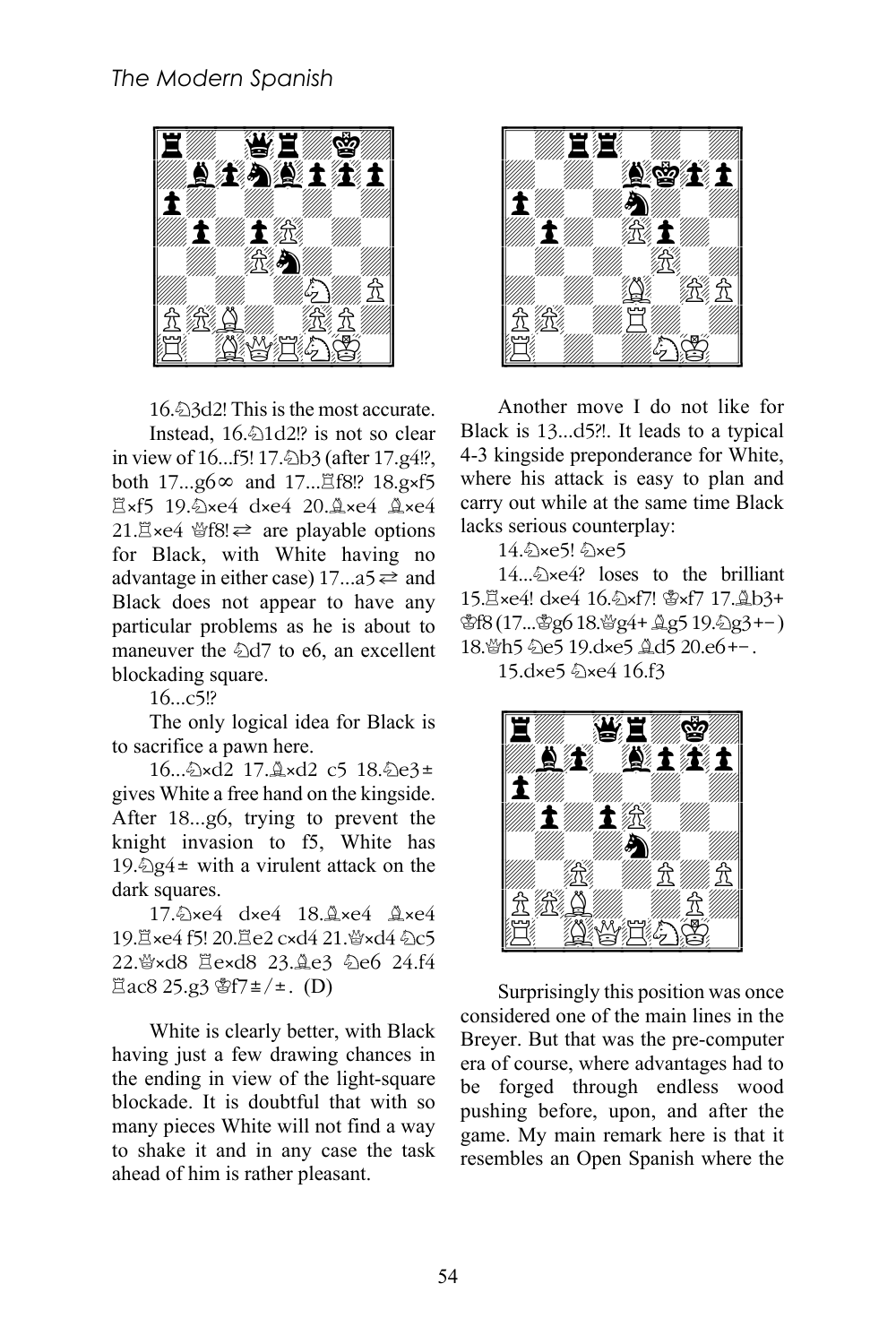$AC8$  has gone the wrong way, so the  $\&c2$  does not have an opponent on the b1-h7 diagonal. And this fact should guarantee White a pleasant plus.

 $16...2c5$ 

Keeping the option of moving the knight to d7 or e6, according to circumstance. Instead:

(a) The exchange of dark-square bishops that happens after  $16...$  $2c5+$ 17. Le3  $2 \times 3 + 18.2 \times 3$  2c5 only makes Black's life more difficult. After 19.f4 d4 20.c×d4 2e6 21. d3 g6 22.f5  $\text{4}$  (22...  $\text{4}$ ×d $\text{4}$  23.e6!  $\pm$ ) 23. $\text{4}$ d1 c5 24. g4 營×d4 25.e6! +-, White had a winning attack in Plaskett-Tringov, Plovdiv 1984.

(b)  $16...\text{Qg}5$  17. [\sqmar{3}3! is also extremely tough for Black. Let us see a few lines after it:



#### 17...g6

An attempt by Baramidze to render the position playable. This is actually the last known example to me in which two strong players contested this line.

 $17...$  $2c5+$  used to be the main line. However after  $18.\&h2$  f6  $(18...\&f2)$ 19. e2  $\&$  xg3+ 20. \$xg3 ±; 18...g6 19.f4 2e4 20.2xe4 dxe4 21. e2 f5 22.b4 鼻a7 23.罝d1 營e7 24.鼻b3+ 窗f8 25.a4 bxa4 26.<sup>g</sup>xa4 ± 19. gxg5! fxg5 20.@b1! h6 (20...g6 21.@xg6 hxg6 22. sxg6+ \$f8 [22... \$h8 23. 2h5 +-] 23.创f5 盟e7 24.b4!+-) 21. d1 盟e6 22.Nf5, Black's weakened light squares lead to his demise:



22... *曾f8* 

22...h5? also led to a disaster after 23. d2 鱼f8 24.f4 gxf4 25. gxf4 c5 26. e3 曾c7 27. hf1 Hae8 28. @d6! +in Lobron-Portisch, Wijk aan Zee 1985. It is rare to see the legendary Lajos outplayed like this, so this game speaks volumes about the problematic nature of Black's structure.

23.Qd3 g6 24.Nd4 Bxd4 25.cxd4y

Black's position is riddled with weaknesses all over the place. This proved too much for the 10th world champion in Chandler-Spassky, BRD 1985.The instructive continuation was:

25...c5 26.dxc5 Qxc5 27.Bb3 Kg7 28. ac1 皆b6

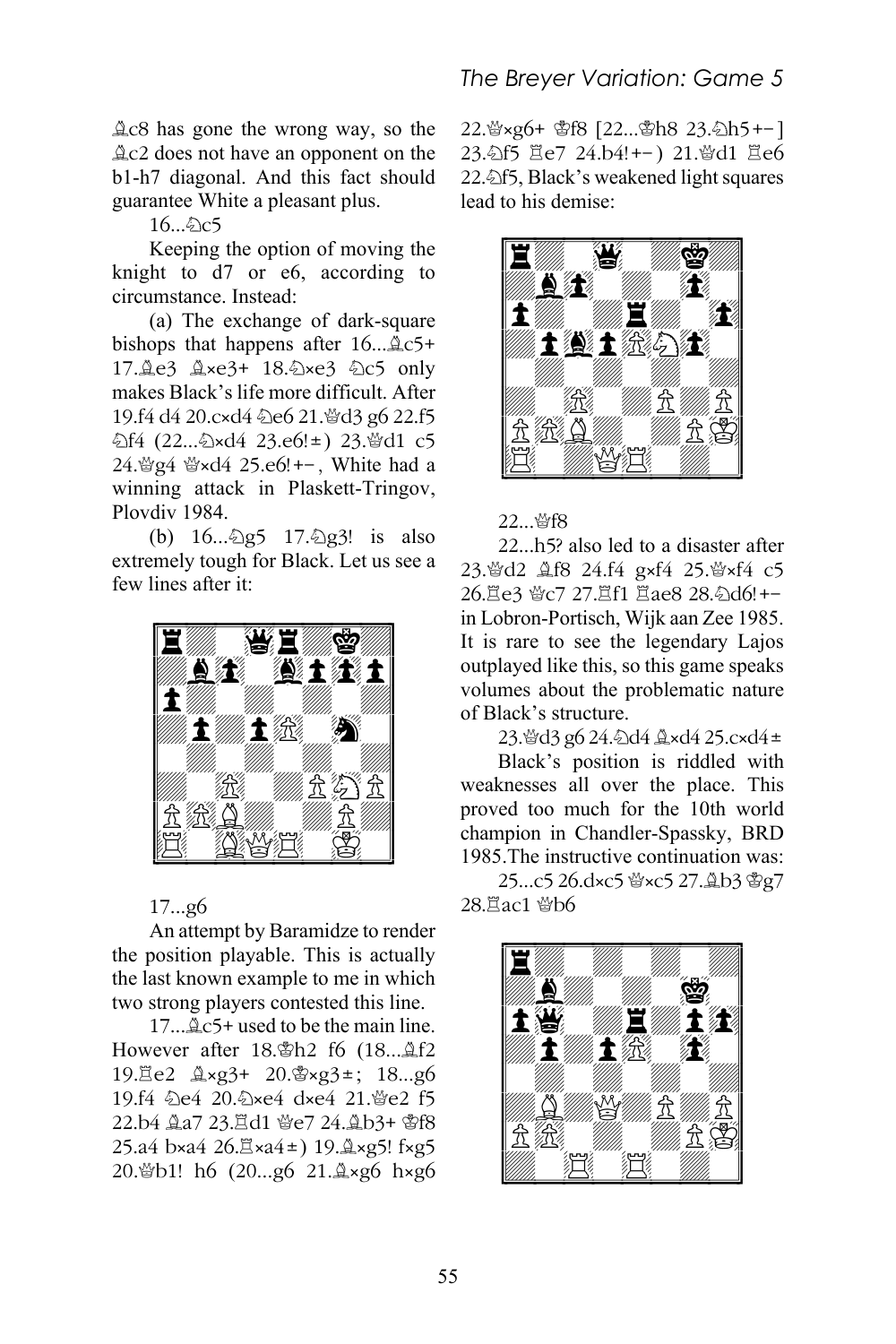29. d2! Eae8 30.f4 gxf4 31. @xf4 **Ef8 32.曾g3 Ef7 33.Ecd1 曾d8 34.Ee2** h5 35. le3 耳f5 36. Ede1 d4 37. ld2  $\Xi$ exe5?

 $37...$  $Be8$   $38.4c2 \pm$  was a better defensive chance.

38. xe5 營d6 39. Qc2?!

 $39. h4! \leftarrow$  would have finished the game at once.

39... Exe5 40. 皆f4 d3 41. 皆xe5+ 營×e5+ 42. xe5 dxc2 43. 且c5 鼻e4 44. g3 \$f6 (44... dd 345. Bc3! b4 46. Lc5 雪f6 47. 雪f4 h4 48. 曾e3 鱼f5  $49.\text{\textdegreeled{d}2}$  g5 50. $\text{\textdegreeled{t}cd1}$  offers no salvation, but it was a better practical chance) 45. 皆4 鼻f5 46. 曾e3 曾e6 47.g4! \$d6 48.b4 h×g4 49.h×g4  $\&$ ×g4  $50.\nexists x c2 \triangleleft e6 \quad 51.\nexists d4 \text{ and Black}$ resigned as he cannot avert invasion by the White pieces.

Returning to Baramidze's 17...g6, after 18.f4 公e4 19.公×e4 d×e4 20.當e2 f5 21. $\mathbb{Z}$ d1  $\mathbb{Q}$ c8 22.a4! $\pm$ , his hopes of reaching equality were soon dashed. Let us see why:

22... ac6 23. ab3+ 曾f8 24. ae3 Ed8



Thus far, Svidler-Baramidze, Germany 2008. Here the accurate continuation was:

25. Kxd8+ @xd8 26. Qe6!

Intending the follow up  $\Xi$ a1-d1 and then g2-g4!.

This would have forced Black into 26...營d3 27.營×d3 e×d3 28.a×b5 a×b5 29. xa8+  $\&$  xa8 30. \$f2 c5 31. c4! ±, when he is bound to lose a pawn and the game. Svidler played instead the immediate 25.g4!? and managed to win after several inaccuracies.

Let us return to  $16 \ldots \textcircled{2}$  c5: 17.Be3!

It is always good to prepare oneself as well as possible for the upcoming fight when the opponent has nothing constructive to do. This is certainly the case here.

A long time ago, when I was analyzing the game of chess mostly without engines, I had in my notes the following continuation:

17.b4!? ۞d7 (17...۞e6 18.f4→) 18.f4



My evaluation was that White has the advantage here. Today I do not have the same opinion and I can explain that with the experience I have acquired in the meantime:

In a position where Black has no counterplay at all, White throws in the move b2-b4, giving his opponent a lever to work up some action with ...c7-c5. By today's standards this is unnecessary and even rather unacceptable.

18...c5